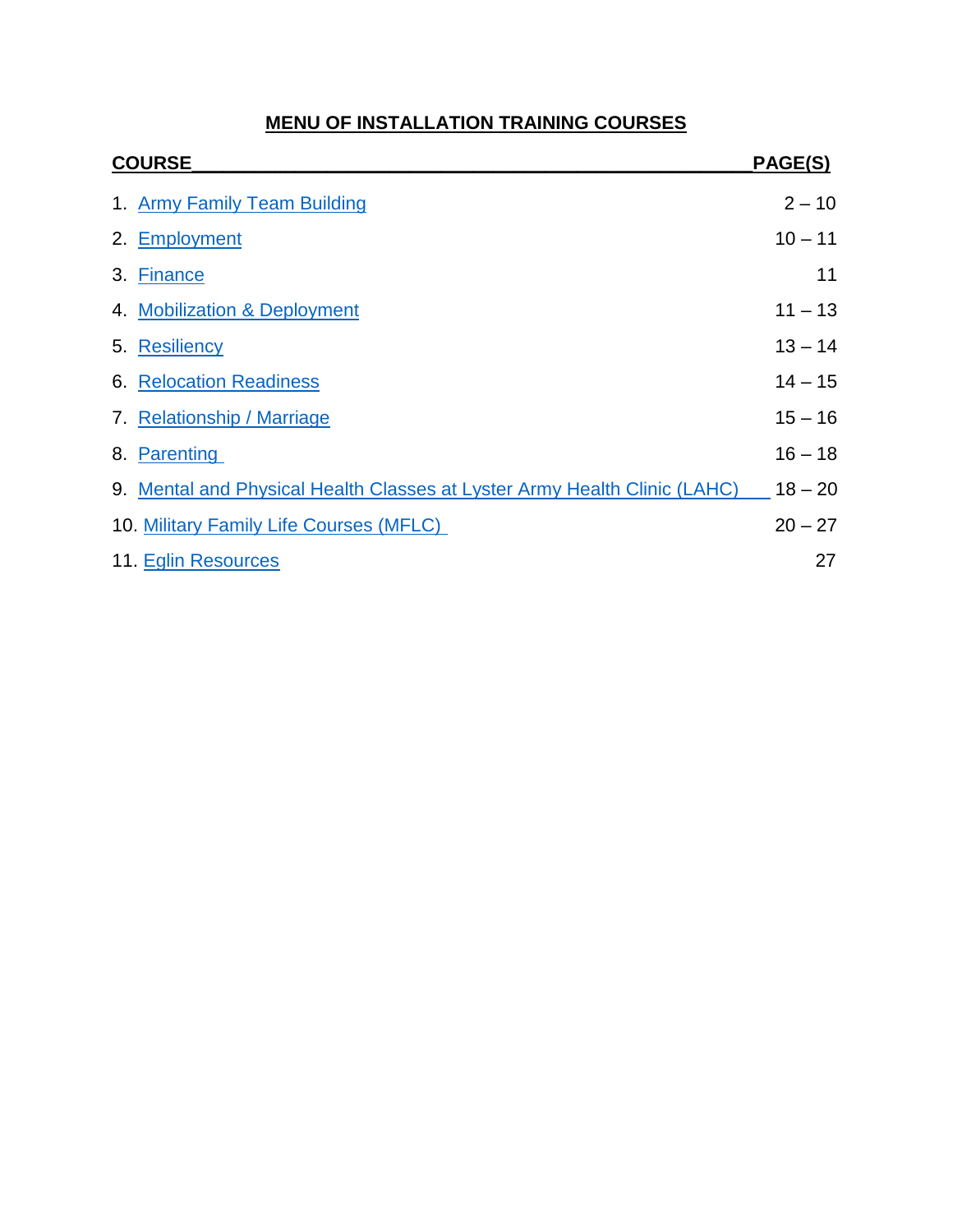# **MENU OF INSTALLATION TRAINING COURSES**

The Army promotes resiliency through the Ready and Resiliency Campaign. The Campaign integrates and synchronizes multiple efforts and initiatives to improve the readiness and resilience of the Total Army-Soldiers (active duty, Reserve, National Guard), Army civilians and Families. Ready and Resilient will build upon mental, physical, emotional, behavioral and spiritual resilience in our Soldiers, Families and Civilians to enhance their ability to manage the rigors and challenges of a demanding profession. At the heart of this initiative is a focus on building the personal as an enabler to achieving enhanced performance, which directly links to the increased readiness of the individual, their unit and the Total Army.

The Fort Rucker Family Resiliency Working Group created the Menu of Training Courses to provide a comprehensive guide to all the training opportunities on the Installation. This guide will provide basic information for courses such as course description, who can take the course, how long the course lasts and points of contact for each course. Our hope is that if you identify a need in your life that can be addressed though one of these courses, that you will contact the organization and sign up for one of our many training opportunities here on Fort Rucker.

## **ARMY FAMILY TEAM BUILDING**

## <span id="page-1-0"></span>**Military Knowledge (K) Level Course Descriptions:**

## **Name of Course: K.1: Military Life . . . What Does It Mean?**

**Description of Course:** The learner will understand the mission, commitment required, and challenges of military life in order to define realistic expectations to positively impact their military experience.

**Who is eligible to attend course:** AD Soldiers (AD/NG/Reserve), Military Spouses, Retirees, Military Dependents, and Civil Servants

**Length of course:** 45 minutes

**Schedule of course offering:** These sessions are offered per request

**Any responsibilities incurred by completion of course:** There are no responsibilities incurred by session participants.

**Contact information:** 334-255-1429

## **Name of Course: K.2: Military Acronyms and Terms**

**Description of Course:** The learner will be able to communicate by employing military specific language, terms, acronyms and time with Army personnel, DA Civilians, and contractors in a military environment.

**Who is eligible to attend course:** AD Soldiers (AD/NG/Reserve), Military Spouses, Retirees, Military Dependents, and Civil Servants

**Length of course:** 45 minutes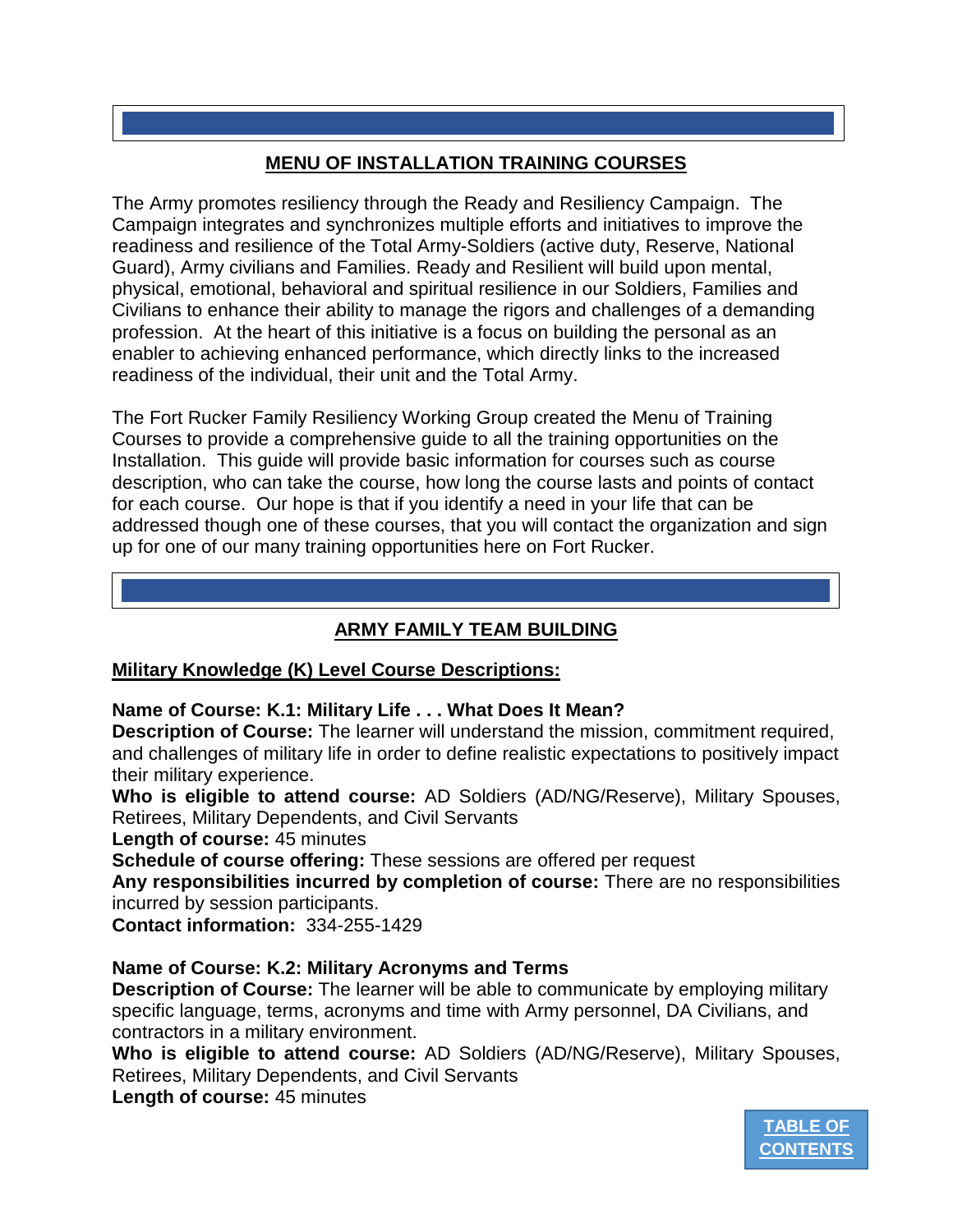**Schedule of course offering:** These sessions are offered per request **Any responsibilities incurred by completion of course:** There are no responsibilities incurred by session participants.

**Contact information:** 334-255-1429

## **Name of Course: K.3: Chain of Command**

**Description of Course:** The learner will comprehend military structure including rank, chain of command, and basic unit organization to successfully interact within the military community.

**Who is eligible to attend course:** AD Soldiers (AD/NG/Reserve), Military Spouses, Retirees, Military Dependents, and Civil Servants

**Length of course:** 45 minutes

**Schedule of course offering:** These sessions are offered per request

**Any responsibilities incurred by completion of course:** There are no responsibilities incurred by session participants.

**Contact information:** 334-255-1429

## **Name of Course: K.4: Customs, Courtesies, Ceremonies and Traditions**

**Description of Course:** The learner will understand and exhibit appropriate behavior in accordance with proper military customs, courtesies and protocol in daily military life leading to personal satisfaction and a sense of belonging.

**Who is eligible to attend course:** AD Soldiers (AD/NG/Reserve), Military Spouses, Retirees, Military Dependents, and Civil Servants

**Length of course:** 45 minutes

**Schedule of course offering:** These sessions are offered per request

**Any responsibilities incurred by completion of course:** There are no responsibilities incurred by session participants.

**Contact information:** 334-255-1429

## **Name of Course: K.5: Military Social Functions**

**Description of Course:** The learner will apply the skills needed to assist in feeling comfortable with social aspects of the military lifestyle.

**Who is eligible to attend course:** AD Soldiers (AD/NG/Reserve), Military Spouses, Retirees, Military Dependents, and Civil Servants

**Length of course:** 45 minutes

**Schedule of course offering:** These sessions are offered per request

**Any responsibilities incurred by completion of course:** There are no responsibilities incurred by session participants.

**Contact information:** 334-255-1429

## **Name of Course: K.6: Military Benefits and Entitlements**

**Description of Course:** The learner will differentiate between available benefits and provided entitlements to select the most favorable to meet individual needs.

**Who is eligible to attend course:** AD Soldiers (AD/NG/Reserve), Military Spouses, Retirees, Military Dependents, and Civil Servants

**Length of course:** 45 minutes

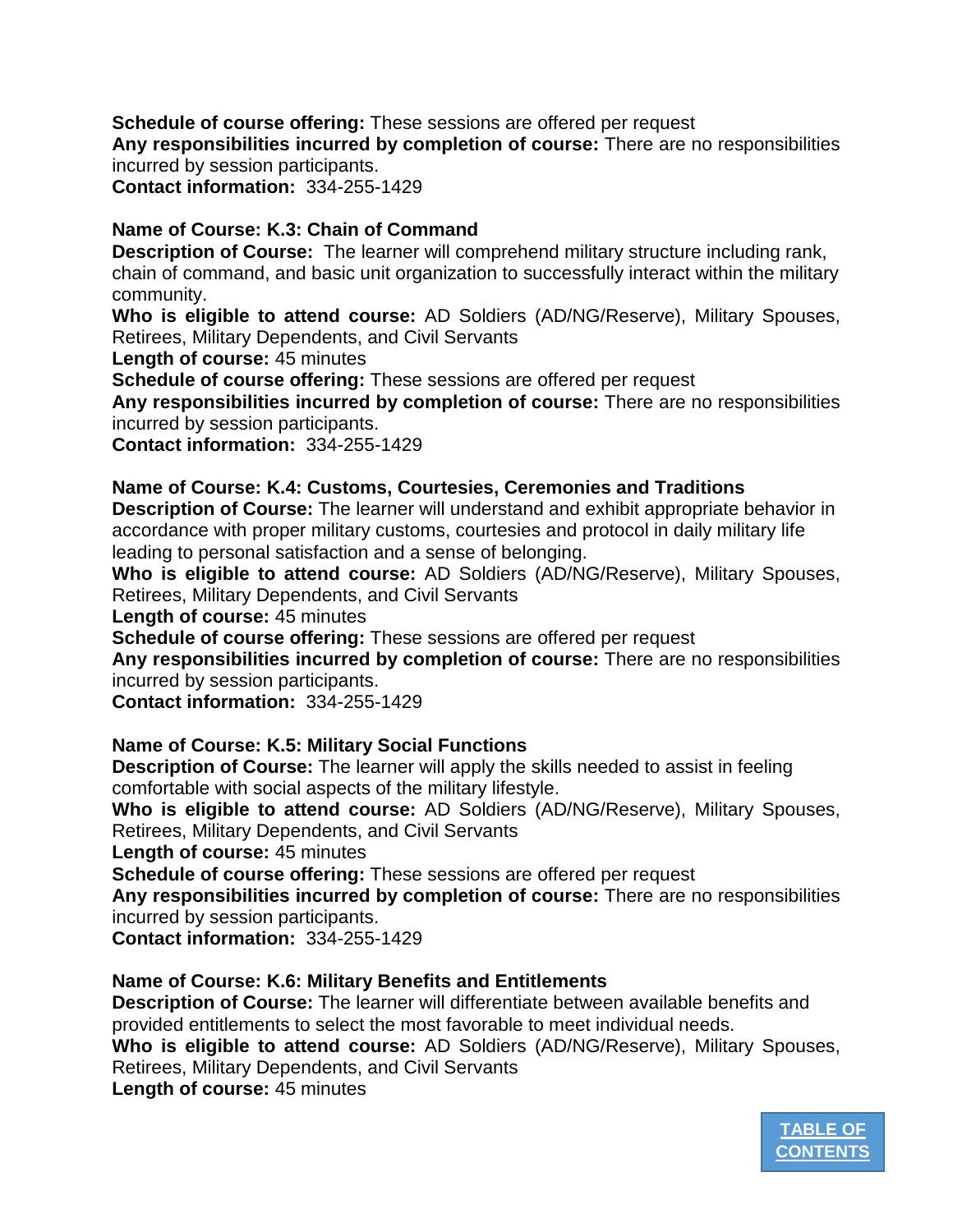**Schedule of course offering:** These sessions are offered per request **Any responsibilities incurred by completion of course:** There are no responsibilities incurred by session participants. **Contact information:** 334-255-1429

**Name of Course: K.7: Introduction to Military and Civilian Community Resources Description of Course:** The learner will be able to describe and select military and community resources appropriate to meet various life situations.

**Who is eligible to attend course:** AD Soldiers (AD/NG/Reserve), Military Spouses, Retirees, Military Dependents, and Civil Servants

**Length of course:** 45 minutes

**Schedule of course offering:** These sessions are offered per request

**Any responsibilities incurred by completion of course:** There are no responsibilities incurred by session participants.

**Contact information:** 334-255-1429

## **Name of Course: K.8: Introduction to Family Readiness Groups**

**Description of Course:** The learner will understand the mission; structure and purpose of the Family Readiness Group identifying the benefits FRGs bring to the Total Military Community.

**Who is eligible to attend course:** AD Soldiers (AD/NG/Reserve), Military Spouses, Retirees, Military Dependents, and Civil Servants

**Length of course:** 45 minutes

**Schedule of course offering:** These sessions are offered per request

**Any responsibilities incurred by completion of course:** There are no responsibilities incurred by session participants.

**Contact information:** 334-255-1429

## **Name of Course: K.9: Military Family Preparedness**

**Description of Course:** The learner will discuss the importance of family preparedness including legal preparation, financial preparation, preparing for emergencies and maintaining accurate record keeping of important documents.

**Who is eligible to attend course:** AD Soldiers (AD/NG/Reserve), Military Spouses, Retirees, Military Dependents, and Civil Servants

**Length of course:** 45 minutes

**Schedule of course offering:** These sessions are offered per request

**Any responsibilities incurred by completion of course:** There are no responsibilities incurred by session participants.

**Contact information:** 334-255-1429

## **Name of Course: Get REAL (Rucker Experience Army Living)**

**Description of Course:** This AFTB Concept block will give participants an abbreviated look at AFTB Knowledge Level and encourage them to take part in more classes **Who is eligible to attend course:** Military Spouses, Retirees, Military Dependents, and Civil Servants

**Length of course:** 6 hours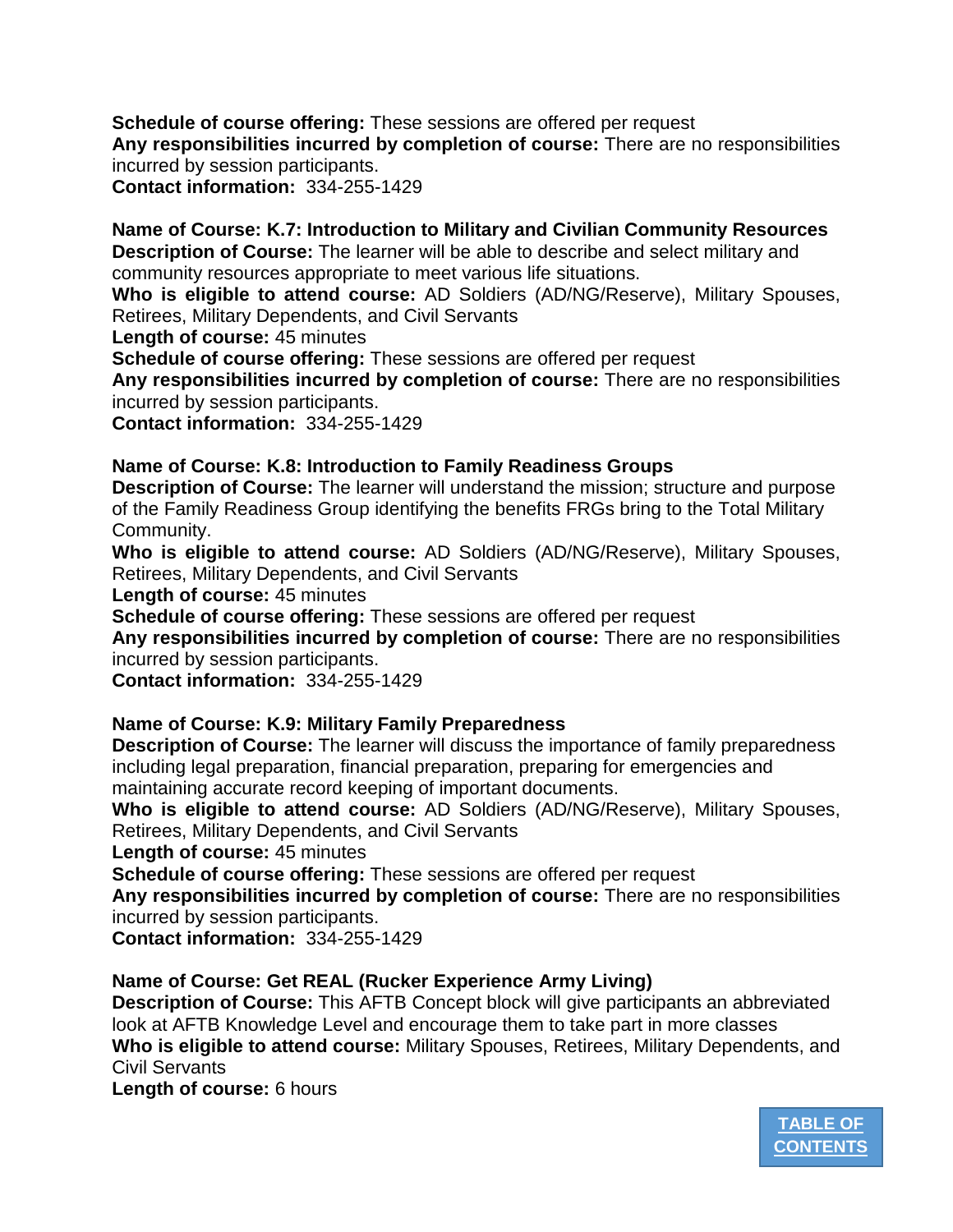**Schedule of course offering:** These sessions are offered on a quarterly basis. **Any responsibilities incurred by completion of course:** There are no responsibilities incurred by session participants. **Contact information:** 334-255-1429

## **Personal Growth (G) Level Course Descriptions:**

#### **Name of Course: G.1: Learn to Communicate**

**Description of Course:** The learner will employ effective skills and develop communication strategies for their personal and professional lives.

**Who is eligible to attend course:** AD Soldiers (AD/NG/Reserve), Military Spouses, Retirees, Military Dependents, and Civil Servants

**Length of course:** 45 minutes

**Schedule of course offering:** These sessions are offered per request

**Any responsibilities incurred by completion of course:** There are no responsibilities incurred by session participants.

**Contact information:** 334-255-1429

## **Name of Course: G.2: Conflict Management**

**Description of Course:** The learner will appraise conflict and employ respectful conflict management techniques in personal and professional lives.

**Who is eligible to attend course:** AD Soldiers (AD/NG/Reserve), Military Spouses, Retirees, Military Dependents, and Civil Servants

**Length of course:** 45 minutes

**Schedule of course offering:** These sessions are offered per request

**Any responsibilities incurred by completion of course:** There are no responsibilities incurred by session participants.

**Contact information:** 334-255-1429

## **Name of Course: G.3: Problem Solving Strategies**

**Description of Course:** The learner will be able to evaluate problem-solving strategies and generate effective solutions in their personal and professional lives.

**Who is eligible to attend course:** AD Soldiers (AD/NG/Reserve), Military Spouses, Retirees, Military Dependents, and Civil Servants

**Length of course:** 45 minutes

**Schedule of course offering:** These sessions are offered per request

**Any responsibilities incurred by completion of course:** There are no responsibilities incurred by session participants.

**Contact information:** 334-255-1429

## **Name of Course: G.4: Exploring Personality Traits**

**Description of Course:** The learner will differentiate personality traits to discover effective ways to interact with peers, co-workers, friends and family.

**Who is eligible to attend course:** AD Soldiers (AD/NG/Reserve), Military Spouses,

Retirees, Military Dependents, and Civil Servants

**Length of course:** 45 minutes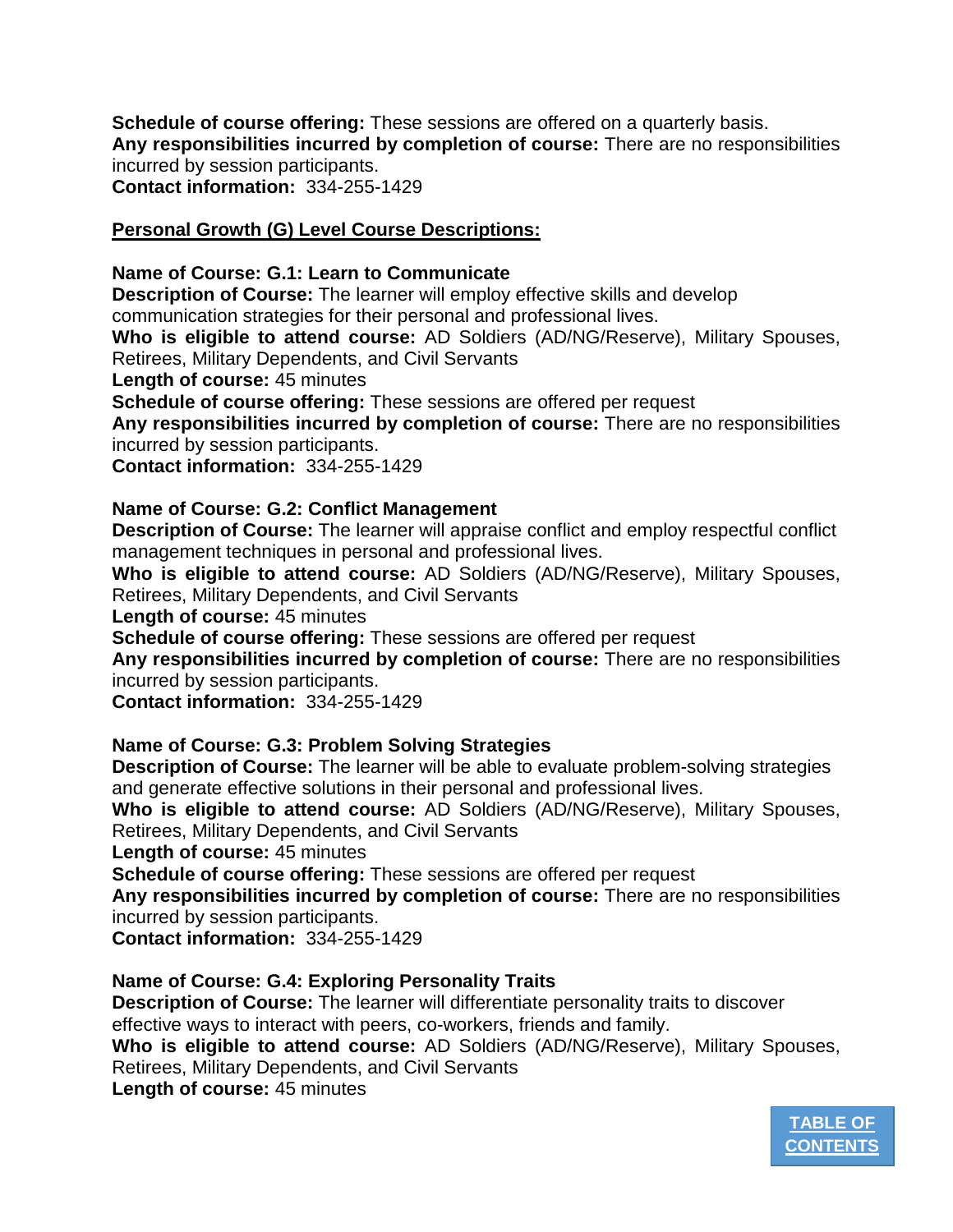**Schedule of course offering:** These sessions are offered per request **Any responsibilities incurred by completion of course:** There are no responsibilities incurred by session participants.

**Contact information:** 334-255-1429

## **Name of Course: G.5: Improving Personal Relationships**

**Description of Course:** The learner will be able to discuss how to develop and maintain healthy personal relationships and identify the benefits of being a supportive group member. The learner will also identify the impact of self-esteem on building relationships as well as the benefits of networking.

**Who is eligible to attend course:** AD Soldiers (AD/NG/Reserve), Military Spouses, Retirees, Military Dependents, and Civil Servants

**Length of course:** 45 minutes

**Schedule of course offering:** These sessions are offered per request

**Any responsibilities incurred by completion of course:** There are no responsibilities incurred by session participants.

**Contact information:** 334-255-1429

## **Name of Course: G.6: Successful Team Dynamics**

**Description of Course:** The learner will appraise relationships and interpret healthy personal and professional relationships.

**Who is eligible to attend course:** AD Soldiers (AD/NG/Reserve), Military Spouses, Retirees, Military Dependents, and Civil Servants

**Length of course:** 45 minutes

**Schedule of course offering:** These sessions are offered per request

**Any responsibilities incurred by completion of course:** There are no responsibilities incurred by session participants.

**Contact information:** 334-255-1429

## **Name of Course: G.7: Growing Through Change**

**Description of Course:** The learner will examine change and determine strategies for positively managing change in their personal and professional lives.

**Who is eligible to attend course:** AD Soldiers (AD/NG/Reserve), Military Spouses, Retirees, Military Dependents, and Civil Servants

**Length of course:** 45 minutes

**Schedule of course offering:** These sessions are offered per request

**Any responsibilities incurred by completion of course:** There are no responsibilities incurred by session participants.

**Contact information:** 334-255-1429

## **Name of Course: G.8: Resiliency During Crisis and Grief**

**Description of Course:** The learner will be able to define resiliency during crisis and grief and understand the stages of the grieving process. They will also examine and determine appropriate coping strategies as well as identify resources within their own personal, military, local, and community environments.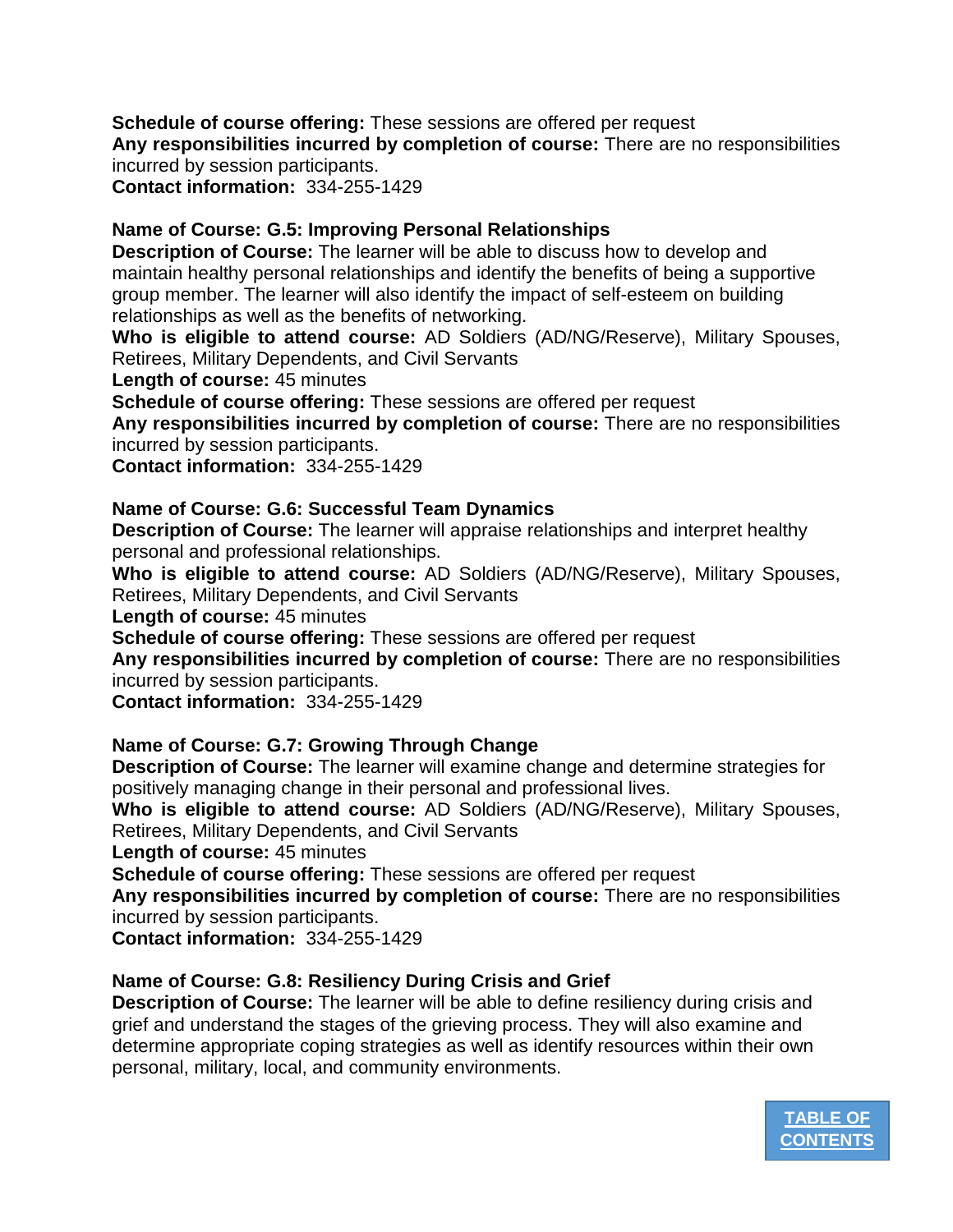**Who is eligible to attend course:** AD Soldiers (AD/NG/Reserve), Military Spouses, Retirees, Military Dependents, and Civil Servants

**Length of course:** 45 minutes

**Schedule of course offering:** These sessions are offered per request

**Any responsibilities incurred by completion of course:** There are no responsibilities incurred by session participants.

**Contact information:** 334-255-1429

#### **Name of Course: G.9: Overcoming Stress**

**Description of Course:** The learner will examine stress and employ stress reduction techniques to increase resiliency and reduce the effects of stress within their personal and professional lives.

**Who is eligible to attend course:** AD Soldiers (AD/NG/Reserve), Military Spouses, Retirees, Military Dependents, and Civil Servants

**Length of course:** 45 minutes

**Schedule of course offering:** These sessions are offered per request

**Any responsibilities incurred by completion of course:** There are no responsibilities incurred by session participants.

**Contact information:** 334-255-1429

## **Name of Course: G.10: Winning at Time Management**

**Description of Course:** The learner will acquire time management skills and techniques to prioritize activities in their personal and professional lives.

**Who is eligible to attend course:** AD Soldiers (AD/NG/Reserve), Military Spouses, Retirees, Military Dependents, and Civil Servants

**Length of course:** 45 minutes

**Schedule of course offering:** These sessions are offered per request

**Any responsibilities incurred by completion of course:** There are no responsibilities incurred by session participants.

**Contact information:** 334-255-1429

## **Name of Course: G.11: The Volunteer Experience**

**Description of Course:** The learner will explore the importance of volunteerism within the military and civilian communities and the benefits to both the volunteer and the organizations they serve. They will also examine the documentation required to validate the volunteer service as well as the organization served.

**Who is eligible to attend course:** AD Soldiers (AD/NG/Reserve), Military Spouses, Retirees, Military Dependents, and Civil Servants

**Length of course:** 45 minutes

**Schedule of course offering:** These sessions are offered per request

**Any responsibilities incurred by completion of course:** There are no responsibilities incurred by session participants.

**Contact information:** 334-255-1429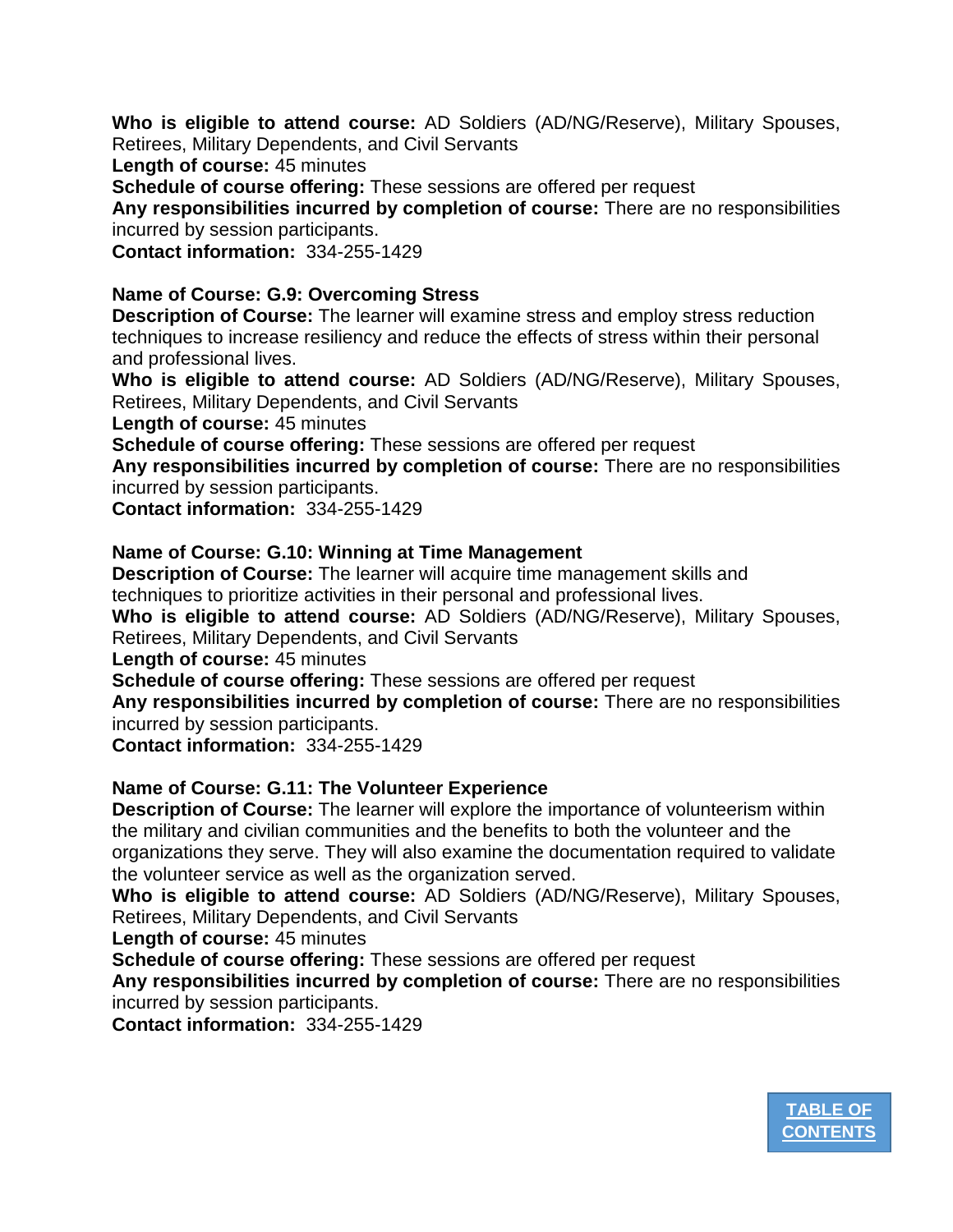## **Name of Course: G.12: Heading Toward Leadership**

**Description of Course:** The learner will distinguish various leadership characteristics and examine leader-follower relationships in their personal and professional groups. **Who is eligible to attend course:** AD Soldiers (AD/NG/Reserve), Military Spouses, Retirees, Military Dependents, and Civil Servants

**Length of course:** 45 minutes

**Schedule of course offering:** These sessions are offered per request

**Any responsibilities incurred by completion of course:** There are no responsibilities incurred by session participants.

**Contact information:** 334-255-1429

## **Leadership Development (L) Level Course Descriptions:**

## **Name of Course: L.1: Leadership Through Understanding Needs**

**Description of Course:** The learner will analyze the behaviors associated with Maslow's Hierarchy of Needs and identify motivational strategies to help fulfill those needs. The learner will also evaluate the importance of group needs and create a personal action plan to meet both individual and group needs.

**Who is eligible to attend course:** AD Soldiers (AD/NG/Reserve), Military Spouses, Retirees, Military Dependents, and Civil Servants

**Length of course:** 45 minutes

**Schedule of course offering:** These sessions are offered per request

**Any responsibilities incurred by completion of course:** There are no responsibilities incurred by session participants.

**Contact information:** 334-255-1429

## **Name of Course: L.2: Examining Your Leadership Style**

**Description of Course:** The learner will identify their innate leadership approach and examine the alternative styles of others in order to incorporate various approaches into their personal and professional lives.

**Who is eligible to attend course:** AD Soldiers (AD/NG/Reserve), Military Spouses, Retirees, Military Dependents, and Civil Servants

**Length of course:** 45 minutes

**Schedule of course offering:** These sessions are offered per request

**Any responsibilities incurred by completion of course:** There are no responsibilities incurred by session participants.

**Contact information:** 334-255-1429

## **Name of Course: L.3: Effective Communication for Leaders**

**Description of Course:** The learner will construct communication strategies to successfully convey information as leaders to teams or individuals.

**Who is eligible to attend course:** AD Soldiers (AD/NG/Reserve), Military Spouses, Retirees, Military Dependents, and Civil Servants

**Length of course:** 45 minutes

**Schedule of course offering:** These sessions are offered per request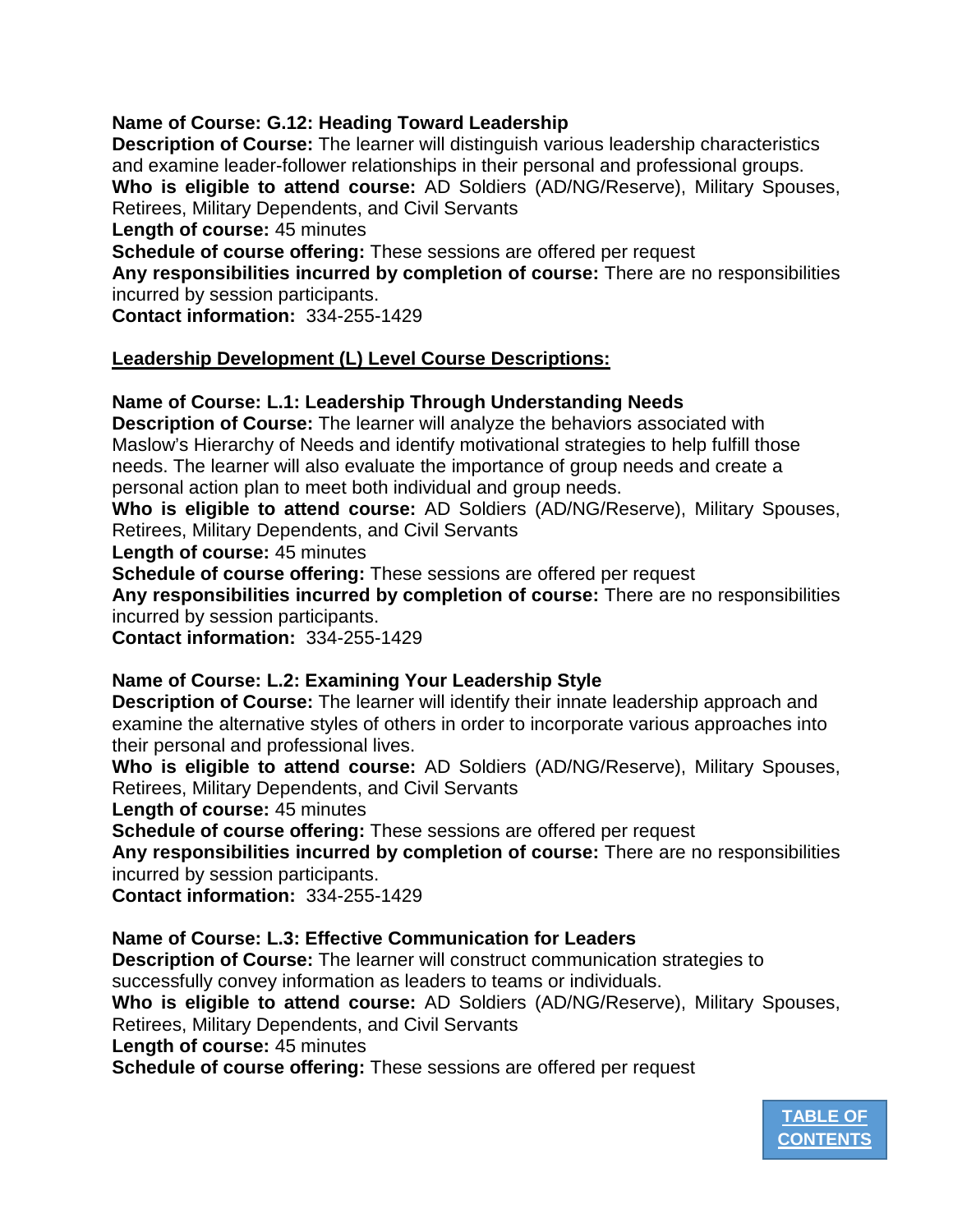**Any responsibilities incurred by completion of course:** There are no responsibilities incurred by session participants.

**Contact information:** 334-255-1429

## **Name of Course: L.4: Developing Great Meetings**

**Description of Course:** The learner will select elements and techniques needed to successfully develop and conduct meetings in personal and professional venues. **Who is eligible to attend course:** AD Soldiers (AD/NG/Reserve), Military Spouses, Retirees, Military Dependents, and Civil Servants

**Length of course:** 45 minutes

**Schedule of course offering:** These sessions are offered per request

**Any responsibilities incurred by completion of course:** There are no responsibilities incurred by session participants.

**Contact information:** 334-255-1429

## **Name of Course: L.5: Establishing Team Dynamics**

**Description of Course:** The learner will discuss ways leaders can build strong and cohesive teams, by capitalizing on a positive attitude, understanding their role in the stages of team development, building commitment within the team, and being aware of the characteristics of an effective team.

**Who is eligible to attend course:** AD Soldiers (AD/NG/Reserve), Military Spouses, Retirees, Military Dependents, and Civil Servants

**Length of course:** 45 minutes

**Schedule of course offering:** These sessions are offered per request

**Any responsibilities incurred by completion of course:** There are no responsibilities incurred by session participants.

**Contact information:** 334-255-1429

## **Name of Course: L.6: Resolving Conflict**

**Description of Course:** The learner will explore causes and benefits of conflict and will develop approaches to conflict management. Through practical exercises the learner will apply conflict management approaches.

**Who is eligible to attend course:** AD Soldiers (AD/NG/Reserve), Military Spouses, Retirees, Military Dependents, and Civil Servants

**Length of course:** 45 minutes

**Schedule of course offering:** These sessions are offered per request

**Any responsibilities incurred by completion of course:** There are no responsibilities incurred by session participants.

**Contact information:** 334-255-1429

# **Name of Course: L.7: Supporting Others Through Coaching and Mentoring**

**Description of Course:** The learner will differentiate between the role of a coach and the role of a mentor, assess his/her strengths and challenges as a coach and as a mentor, examine behaviors of a leader as a coach and as a mentor, and identify effective feedback techniques to incorporate into his/her leadership repertoire to enhance his/her effectiveness in leadership roles.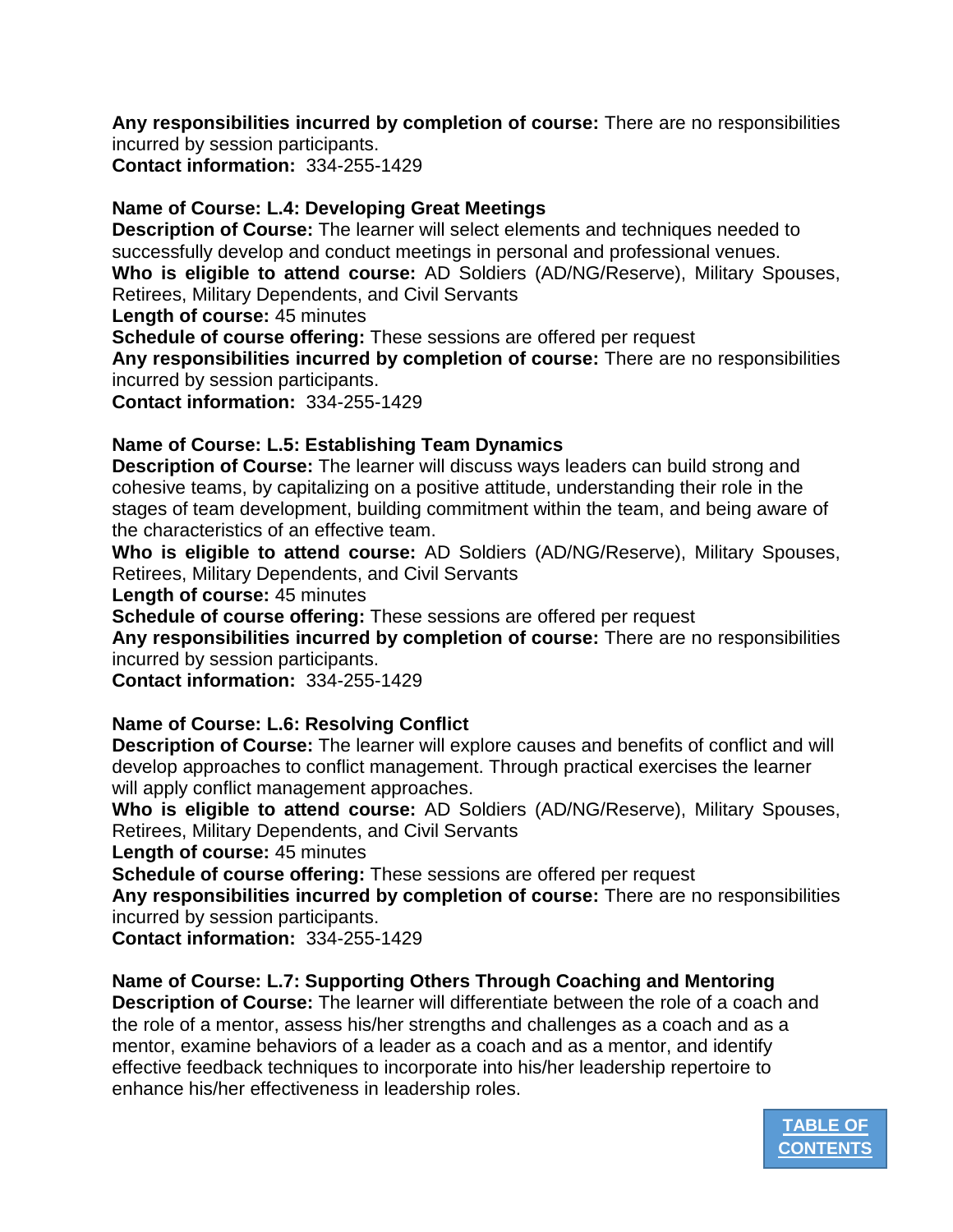**Who is eligible to attend course:** AD Soldiers (AD/NG/Reserve), Military Spouses, Retirees, Military Dependents, and Civil Servants

**Length of course:** 45 minutes

**Schedule of course offering:** These sessions are offered per request

**Any responsibilities incurred by completion of course:** There are no responsibilities incurred by session participants.

**Contact information:** 334-255-1429

**Name of Course: L.8: Virtual Meetings: Tips and Techniques** 

**Description of Course:** The learner will identify key elements to conduct a virtual meeting and devise strategies to effectively manage a virtual meeting.

**Who is eligible to attend course:** AD Soldiers (AD/NG/Reserve), Military Spouses, Retirees, Military Dependents, and Civil Servants

**Length of course:** 45 minutes

**Schedule of course offering:** These sessions are offered per request

**Any responsibilities incurred by completion of course:** There are no responsibilities incurred by session participants.

**Contact information:** 334-255-1429

## **EMPLOYMENT**

## <span id="page-9-0"></span>**Name of Course: Employment Readiness Workshop**

**Description of Course:** This session is designed to introduce participants/attendees to the various services offered by the Employment Readiness Program, to include: the job hunt (basics), NAF/AF employment opportunities (where to look), the steps in the job search (a la ERP), and the basics of résumé preparation and job interview strategies. This is rounded-out with a basic Q&A session with the attendees.

**Who is eligible to attend course:** AD Soldiers (AD/NG/Reserve), Military Spouses, Retirees, Military Dependents, and Civil Servants

**Length of course:** 2 hours

**Schedule of course offering:** These sessions are offered on a bi-weekly basis.

**Any responsibilities incurred by completion of course:** There are no responsibilities incurred by session participants. Participation in this session establishes attendees as ERP Clients.

**Contact information:** 334-255-2594

## **Name of Course: "Ten Steps to a Federal Job®" Workshop**

**Description of Course:** This informative and interactive workshop focuses on the ten basic steps federal jobseekers should follow to land that "best fit" civil service or NAF job, minimizing frustration in the process. Starting with a flyover of occupational specialties found with federal government agencies, the workshop moves to a discussion of keyword usage, the development of an "outline format" USAJOBS.gov résumé, navigating the USAJOBS.gov application "maze", follow-up of an application packet, and is capped-off with an interviewing skills and strategies overview/refresher. The workshop concludes with a Q&A session with participants.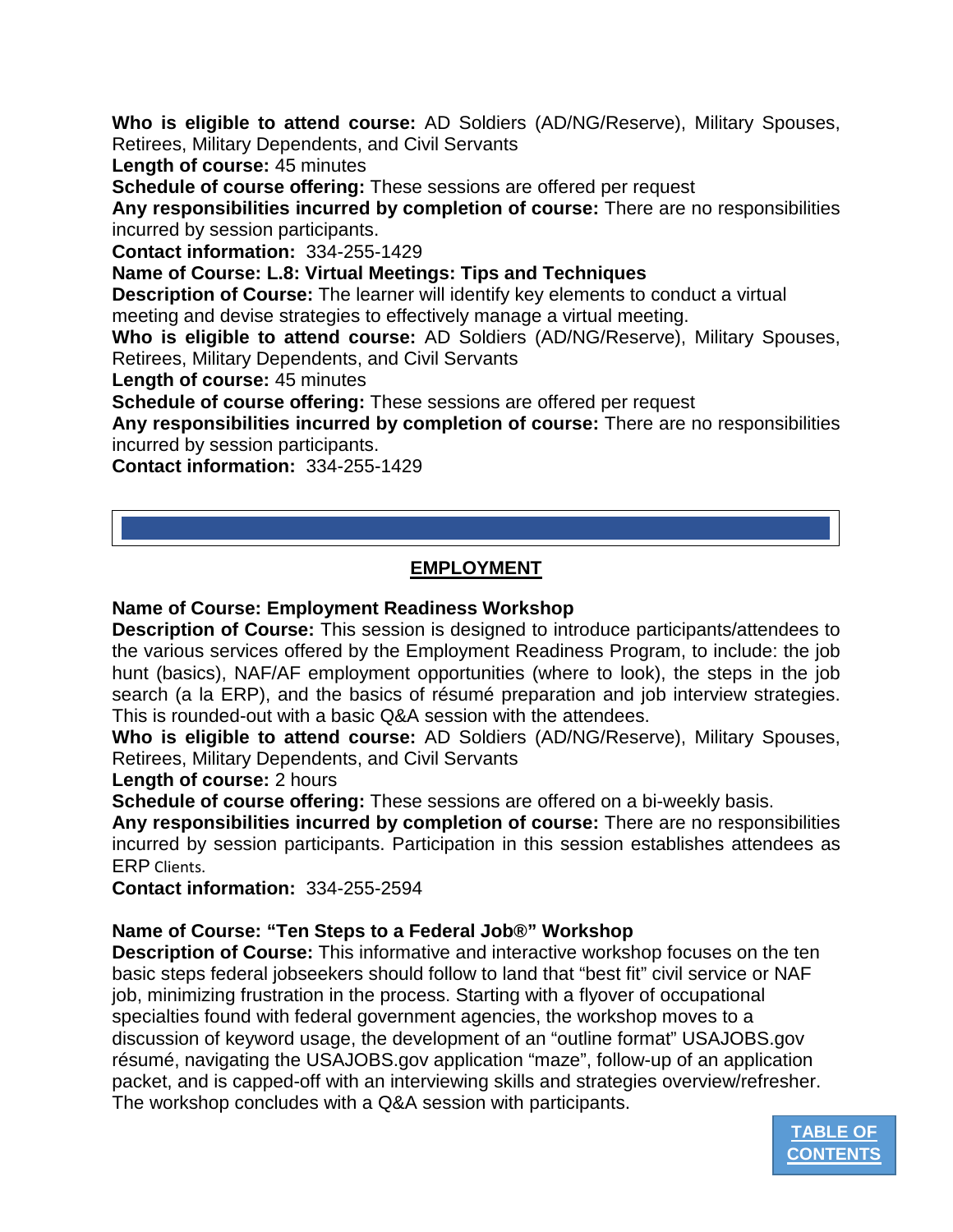**Who is eligible to attend course:** AD Soldiers (AD/NG/Reserve), Military Spouses, Retirees, Military Dependents, and Civil Servants

**Length of course:** Approximately 3 hours

**Schedule of course offering:** These workshops are offered on a monthly basis **Any responsibilities incurred by completion of course**: There are no responsibilities incurred by session participants; participants are free to contact the ERP Manager for further assistance with their USAJOBS.gov résumés and/or federal career counseling. **Contact information:** 334-255-2594

## **FINANCE**

## <span id="page-10-0"></span>**Name of Course: Financial Peace University**

**Description of Course:** A biblically based training series for adults that integrates video teaching, class discussions, and small group activities. Some topics covered in the series are cash flow planning, investing, saving, credit, retirement, and giving.

**Who is eligible to attend course:** Military Couples

**Length of course:** 9 weeks

**Schedule of course offering:** Semesters: fall/spring. Contact your unit Chaplain. <http://www.daveramsey.com/fpu>

**Any responsibilities incurred by completion of course:** None **Contact information:** Contact your unit Chaplain

## **Name of Course: Financial Well-Being**

**Description of Course:** This interactive presentation will provide attendees with an opportunity to discuss selected personal financial management topics with an accredited financial counselor. Topics include: Definition of "Financial Well-Being", the Four Elements of "Financial Well-Being", Living Within One's Means, Attitudes Towards Money, Financial Goals, Peer Influence and Marketing Related to Spending , Needs Versus Wants, Willingness to Delay Purchases, and Willingness to Invest for the Future.

**Who is eligible to attend course**: Anyone

**Length of course:** Less than 2 hours

**Schedule of course offering (monthly/quarterly/by request):** By request **Any responsibilities incurred by completion of course:** None **Contact information:** 334-255-9631

## **MOBILIZATION AND DEPLOYMENT**

## <span id="page-10-1"></span>**Ready Essentials for Army Leaders (R.E.A.L.) Training:**

**Name of Course: Family Readiness Group (FRG) R.E.A.L. Foundations**

**Description of Course:** This module of training is intended to help individuals gain a good understanding about the role of the Family Readiness Group or FRG. FRGs play a

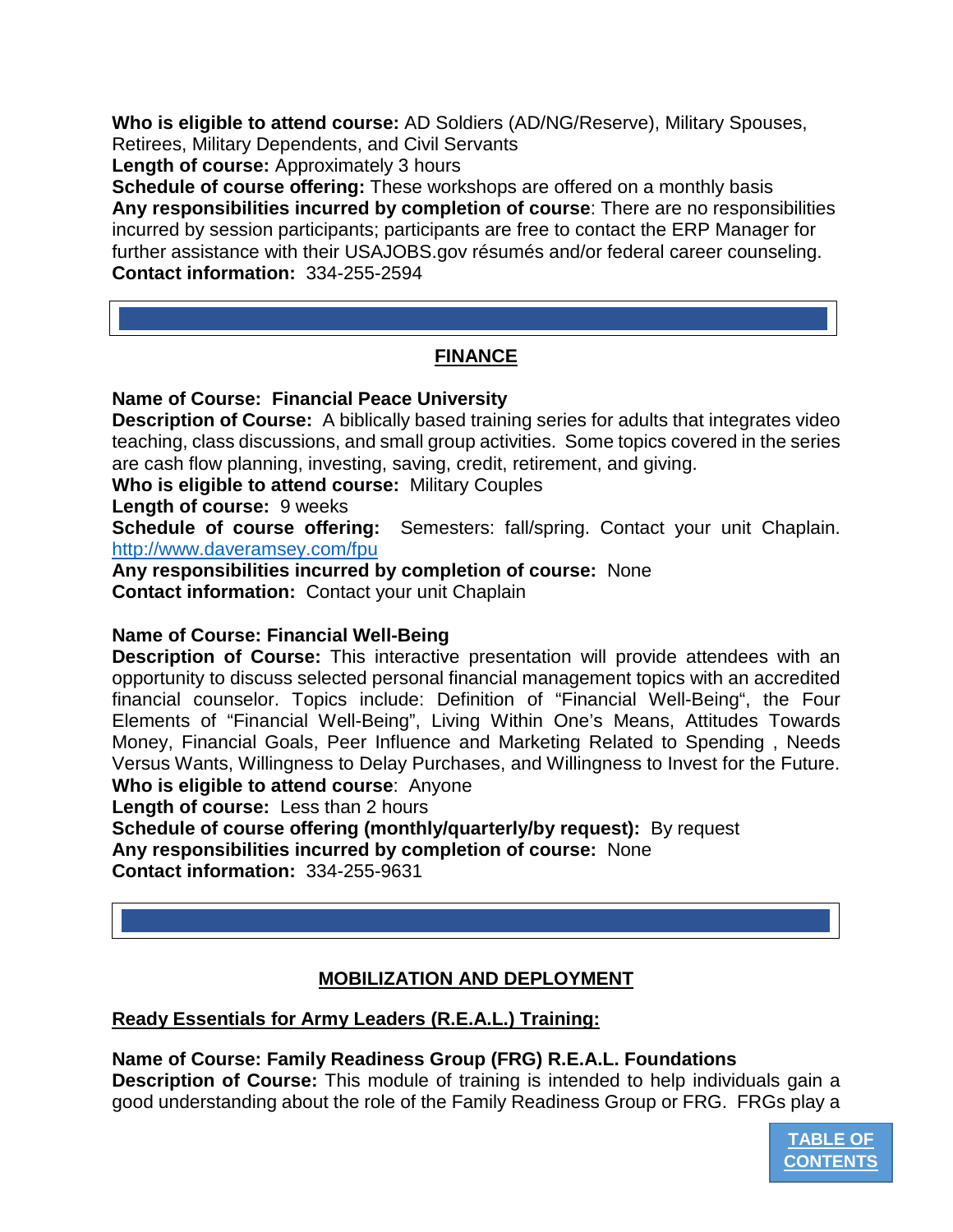vital role in Family Readiness and assisting units with preparing Family members for military life. Regardless of a unit's deployment status, the FRG assists in ensuring that members have the resources they need to be self-reliant in an ever changing military environment.

**Who is eligible to attend course**: Anyone eligible for ACS services per AR 608-1 **Length of course:** 1.5 hours

**Schedule of course offering (monthly/quarterly/by request):** Quarterly **Any responsibilities incurred by completion of course:** None **Contact information:** 334-255-9578

# **Name of Course: Family Readiness Liaison (FRL) R.E.A.L. Training**

**Description of Course:** This module is intended to help individuals gain a good understanding about the role of the FRG. FRGs play a vital role in Family Readiness and assisting units with preparing the Family for military life. Regardless of a unit's deployment status, the FRG assists in ensuring that members have the resources they need to be self-reliant in an ever-changing military environment.

**Who is eligible to attend course**: Anyone eligible for ACS services per AR 608-1 **Length of course:** 6.5 hours

**Schedule of course offering (monthly/quarterly/by request):** Quarterly **Any responsibilities incurred by completion of course:** None **Contact information:** 334-255-9578

## **Name of Course: Family Readiness Group (FRG) R.E.A.L. Informal Fund Custodian Training**

**Description of Course:** This module of training will discuss the standards that provide guidance for the FRG mission, the FRG informal fund and the roles and responsibilities of the commander, funds custodian and alternate funds custodian when dealing with FRG funds.

**Who is eligible to attend course**: Anyone eligible for ACS services per AR 608-1 **Length of course:** 2 hours

**Schedule of course offering (monthly/quarterly/by request):** Quarterly **Any responsibilities incurred by completion of course:** None **Contact information:** 334-255-9578

**Name of Course: Family Readiness Group (FRG) R.E.A.L. Key Contact Training Description of Course:** This module of training will discuss the standards that provide guidance for FRG operations; the FRG mission, and the various FRG roles and their responsibilities.

**Who is eligible to attend course**: Anyone eligible for ACS services per AR 608-1 **Length of course:** 2 hours

**Schedule of course offering (monthly/quarterly/by request):** Quarterly **Any responsibilities incurred by completion of course:** None

**Contact information:** 334-255-9578

**Name of Course: Family Readiness Group (FRG) R.E.A.L. Leader Training**

**Description of Course:** This module of training is intended to help individuals gain a good understanding about the role of the FRG. FRGs play a vital role in Family Readiness

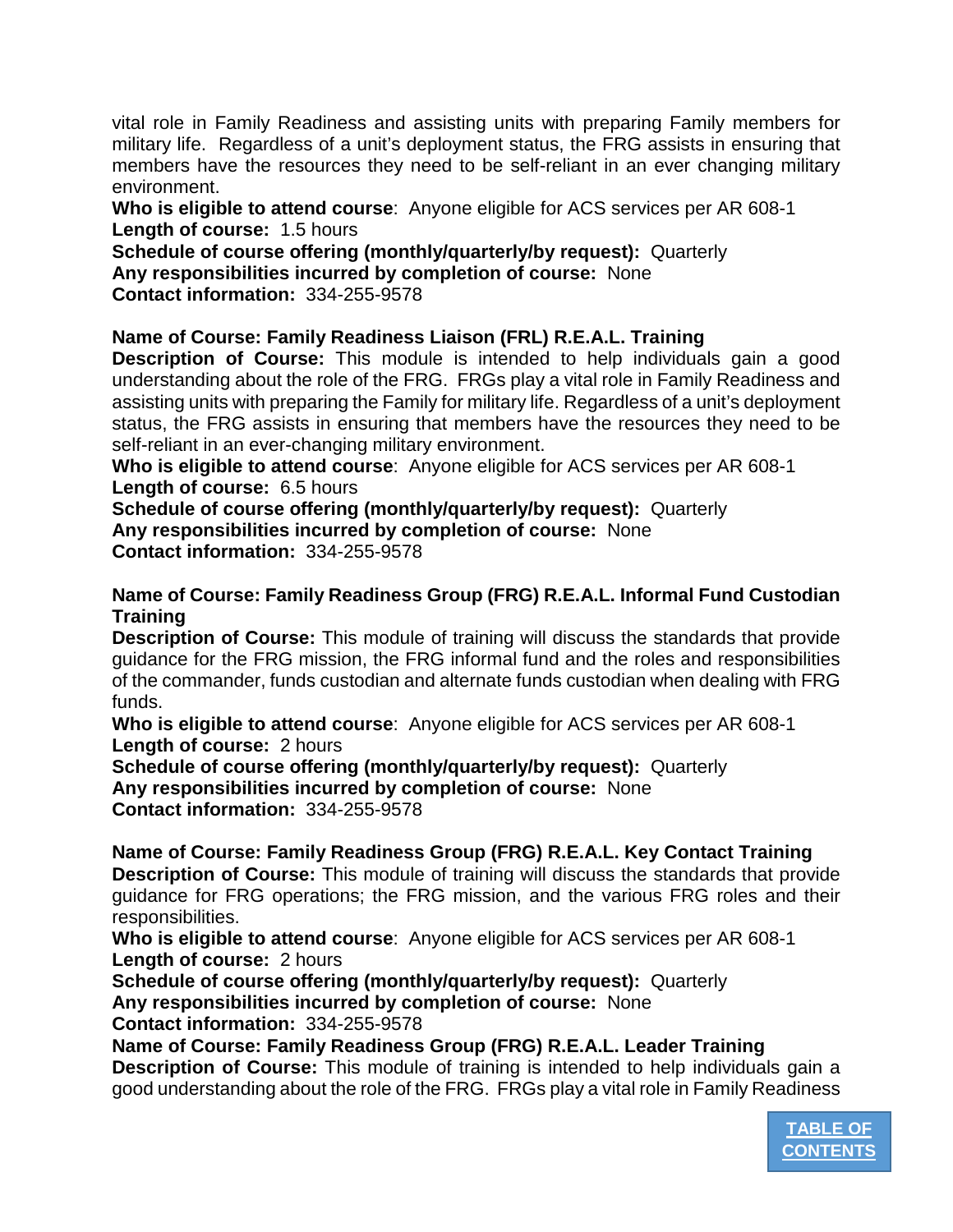and assisting units with preparing the Family for military life. Regardless of a unit's deployment status, the FRG assists in ensuring that members have the resources they need to be self-reliant in an ever-changing military environment.

**Who is eligible to attend course**: Anyone eligible for ACS services per AR 608-1 **Length of course:** 5 hours

**Schedule of course offering (monthly/quarterly/by request):** Quarterly **Any responsibilities incurred by completion of course:** None **Contact information:** 334-255-9578

# **RESILIENCY**

<span id="page-12-0"></span>**Name of Course: Family Resilience Training**

**Description of Course:** Comprehensive Soldier and Family Fitness seeks to educate Soldiers, Family members and DA civilians to overcome hardships and adverse events, bounce back and grow stronger in the process. Offers tools and resources to members of the Total Army to help them be more self-aware; thus providing the ability for selfdevelopment and self-improvement.

**Who is eligible to attend course:** Family members and Civilians plus Soldiers on a space available basis, may attend the training.

**Length of course:** Mini-workshops: 1 ½ hrs; Quarterly Full Training: 12-16 hrs **Schedule of course offering:** By request

**Any responsibilities incurred by completion of course:** No responsibilities incurred by participants.

**Contact information:** 334-255-3735

**1. Name of Course: Family Resilience Training: Resilience, MRT Competencies & Hunt the Good Stuff**

**Description of course:** Grow and thrive in the face of challenges and bounce back from adversity. Build core competencies that enable mental toughness, optimal performance, strong leadership, and goal achievement. Counter the negativity bias, create positive emotion, and notice and analyze what is good.

## **2. Name of Course: Family Resilience Training: Goal Setting**

**Description of course:** Understand the key components of the 7-step goal setting process and practice the skill so it can be used independently to plan for achieving personal and career goals.

## **3. Name of Course: Activating Events, Thoughts & Consequences (ATC)**

**Description of course:** Identify your thoughts about activating event and the consequences of those thoughts.

## **4. Name of Course: Avoiding Thinking Traps**

**Description of course:** Identify and correct counterproductive patterns in thinking through the use of Critical Questions.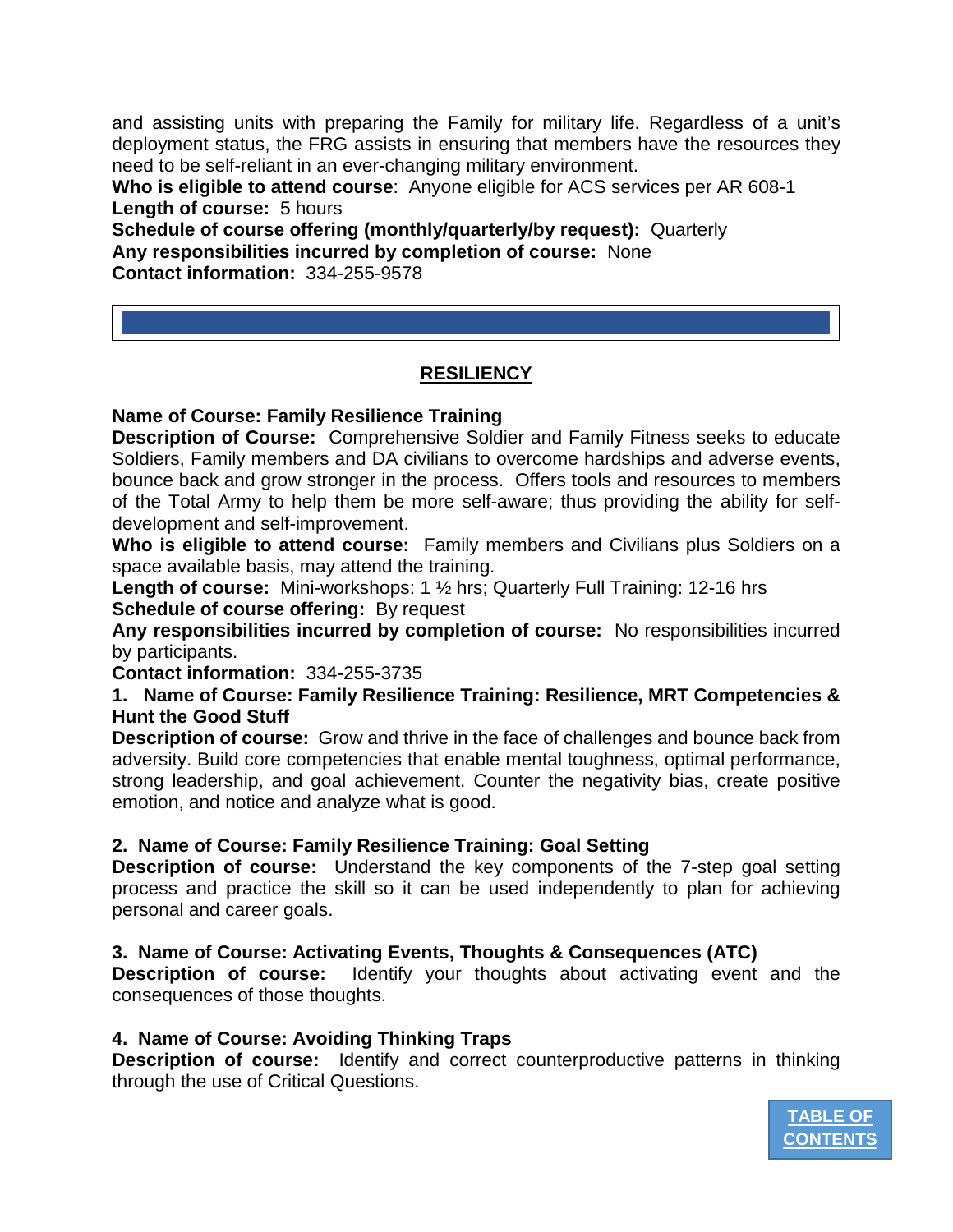## **5. Name of Course: Detecting Icebergs**

**Description of Course:** Identify deep beliefs and core values that fuel out-of-proportion emotion and elevate the accuracy and usefulness of these beliefs.

## **6. Name of Course: Problem Solving**

**Description of Course:** Accurately identify what caused the problem and identify solution strategies.

## **7. Name of Course: Put It In Perspective (PIIP)**

**Description of Course:** Stop catastrophic thinking, reduce anxiety and improve problem solving by identifying the worst, best and most likely outcomes of a situation.

## **8. Name of Course: Identify Strengths in Self & Others / Challenges & Leadership**

**Description of Course:** Participants will identify their top strengths and top strengths of others and learn to use these strengths to overcome challenges and build effective teams. Identify Character Strengths in yourself and in others to improve teamwork, overcome challenges, and to be the most effective leader you can be.

## **9. Name of Course: Assertive Communication**

**Description of Course:** Communicate clearly and with respect. Use the IDEAL model to communicate in confident, clear and controlled manner.

## **10. Name of Course: Active Constructive Responding (ACR) & Praise**

**Description of Course:** Respond to others to build strong relationships and use praise to build mastery and winning streaks.

## **RELOCATION READINESS**

## <span id="page-13-0"></span>**Name of course: Overseas Workshops**

**Description of course:** This class prepares Soldiers and Families who will be making a permanent change of station move to Korea/Alaska/Germany/Hawaii/Japan.

**Who is eligible to attend course:** Soldiers, Family members and Civilians may attend the training.

**Length of course:** By request on Wednesdays at 1000 or 1430: 1 hr

**Any responsibilities incurred by completion of course:** No responsibilities incurred by participants.

**Contact information:** 334-255-3735

## **Name of course: Sponsor Training**

**Description of course:** This class prepares Soldiers, Civilians and spouses who will serve as sponsors for arriving Soldiers, Civilians and Families. Participants will learn how to make a newcomer feel welcome and a part of the team. Soldiers will learn what their responsibilities are as a sponsor according to AR 600-8-8. Participants will learn what their role as a sponsor is before, during and after the newcomer has arrived.

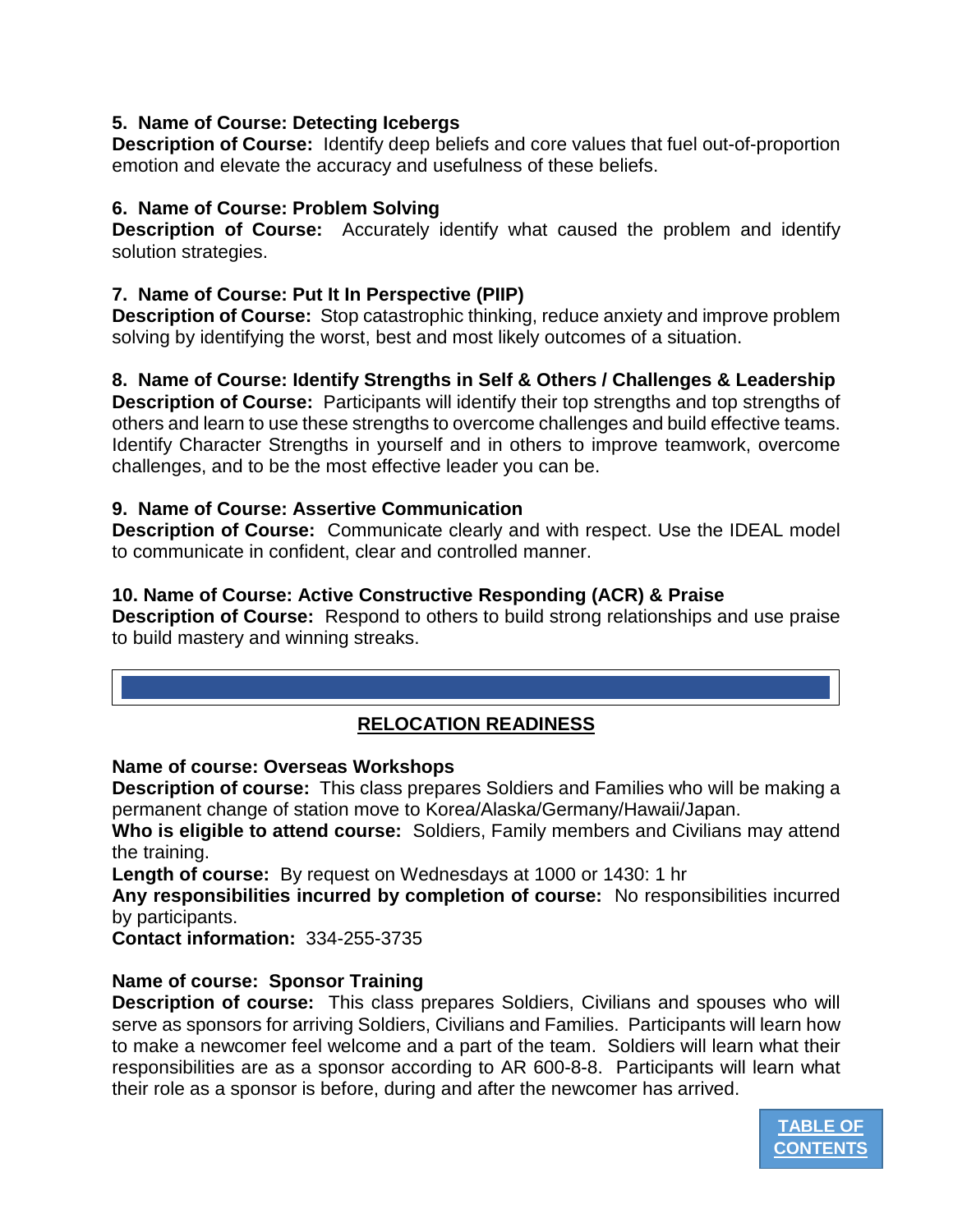**Who is eligible to attend course:** Soldiers, Civilians and Family members may attend the training.

**Length of course:** 45 minutes

**Schedule of course offering:** Every Wednesday at 0900 in Bldg 5700 RM 371B **Any responsibilities incurred by completion of course:** Soldiers will be assigned an inbound Soldier; Civilians will be assigned an inbound civilian; families may volunteer to sponsor an inbound Family member. Newcomers are assigned sponsors from their units/organizations.

**Contact information:** 334-255-3735

## **RELATIONSHIPS/ MARRIAGE**

<span id="page-14-0"></span>**Name of course: Oxygen for Your Relationships**

**Description of course:** Oxygen for Your Relationships is a marriage-saving program that brings these two vital elements to a couple. Our desire is to stem the tide of destructive relationships and develop an environment where children can flourish.

**Who is eligible to attend course:** Military couples

**Length of course:** One and two trainings are available.

**Schedule of course offering (monthly/quarterly/by request):** See your Unit Chaplain. http://www.oxygenforyourrelationships.com/

**Any responsibilities incurred by completion of course:** None

**Contact information:** Contact your Unit Chaplain

## **Name of Course: ScreamFree Classes**

**Description of course:** ScreamFree is directed by IMCOM OPORD 13-086: Parenting-Healthy Marriage Training. ScreamFree classes are 90 minute classes to Soldiers, Family Members and Installation Staff on tools and skills to help build stronger, more resilient Families. For example, ScreamFree Parenting classes will assist participants in developing communication skills to assist in the reductions of child abuse incidents installation wide. ScreamFree classes will connect Soldiers and Family members to resources on the installation to continue their education on developing and maintaining a healthy family; including take home curriculum material. Plus, the Parenting Your Teenager component will equip parents with the knowledge and skills to effectively prepare their teenagers for the transition into adulthood. It can also assist parents in becoming calm authorities in the home and enhance the leadership and relationships skills of Army Families currently raising teenaged children. ScreamFree Marriage can help to decrease tension-filled arguments and domestic violence.

*1.* **ScreamFree Marriage** (This is also offered through the Chaplains and ASAP)

- 2. **ScreamFree Parenting**
- 3. **ScreamFree Parenting Your Teenager**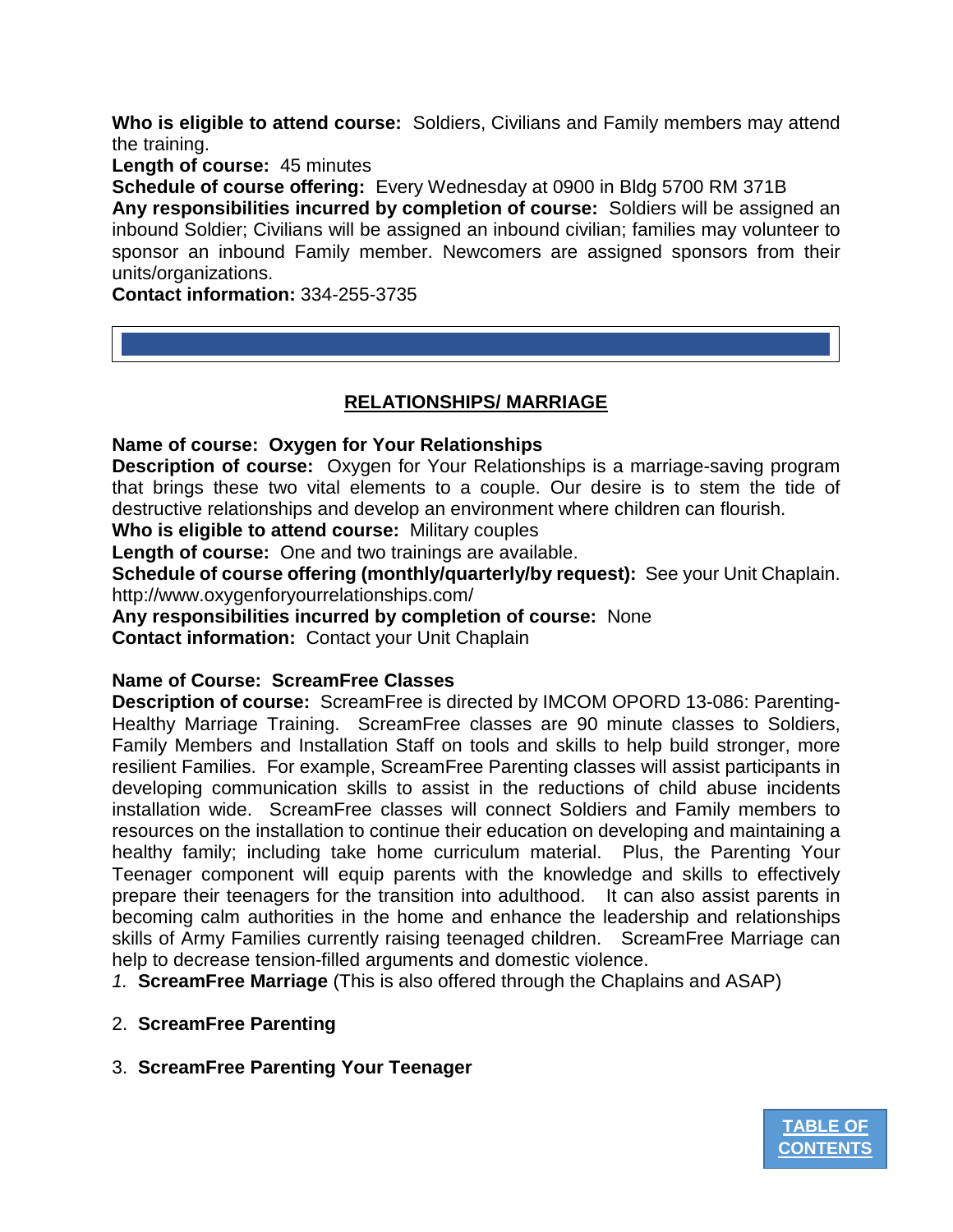**Who is eligible to attend course:** Family members, Civilians and Soldiers may attend the training.

**Length of course:** 90 minutes

**Schedule of course offering:** By request

**Any responsibilities incurred by completion of course:** No responsibilities incurred by participants.

**Contact information:** 334-255-3246 or contact your Unit Chaplain

## **Name of Course: Strong Bonds**

**Description of course:** Strong Bonds is a unit-based, Chaplain-led program which assists commanders in building individual resiliency by strengthening the Army Family. The core mission of the Strong Bonds program is to increase individual Soldier and Family member readiness through relationship education and skills training. Chaplains are trained on a variety of subjects:

- **The Five Love Languages**
- **Family Wellness**
- **PREP, Got Your Back**
- **PREP, Fearless Marriage**
- **LINKS Marriage**
- **PICK, How to Avoid Falling for a Jerk or Jerkette**
- **PREP for Strong Bonds Marriage**
- **7 Habits of Highly Effective Military Families**

**Who is eligible to attend course:** Soldiers, Spouses and Family members. Type of training (Singles, Couples and Families) determines who can attend.

**Length of course:** One and two day programs are available.

Schedule of course offering: See your Unit Chaplain. *https://www.strongbonds.org* **Any responsibilities incurred by completion of course:** None

**Contact information:** Contact your Unit Chaplain

## **PARENTING**

<span id="page-15-0"></span>New Parent Support offers the following classes on a regular basis (registration is required and can be completed by calling New Parent Support at334-255- 9647/3359/9805):

## **Course name: Baby Led Weaning**

**Course Description:** This course is designed to teach participants nutrition guidance for nursing mothers, how to introduce solids foods, baby led weaning (BLW), gentle weaning tips, and how to introduce your baby to solid foods in a natural way, skipping mushy baby foods and giving them table food right from the start.

**Who is eligible to attend this course:** Expectant parents and those with young children are invited to attend this course. The course is open to Soldiers, Retirees, Civilian employees, and their Family members.

**Length of course:** 2 hours.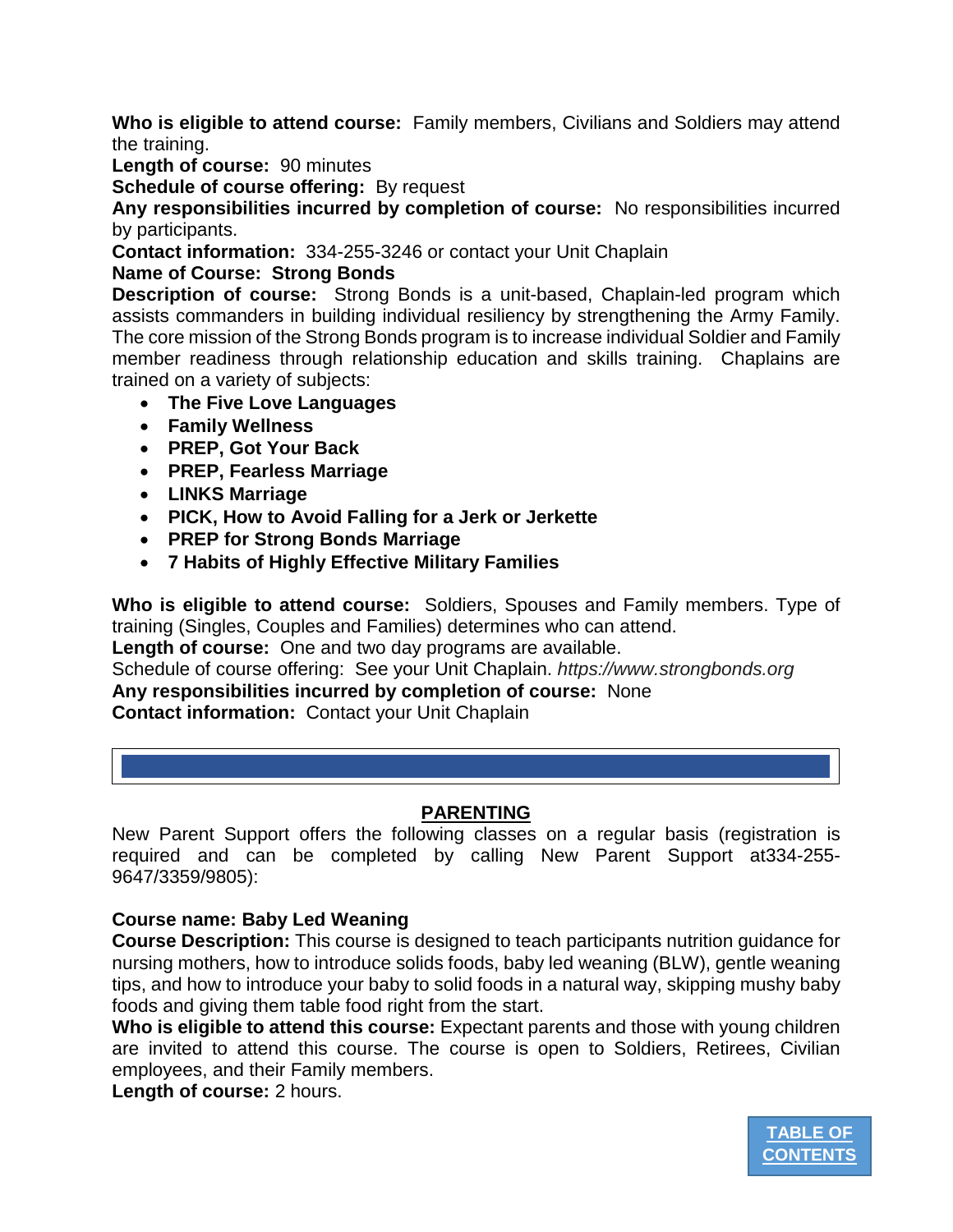#### **Schedule of course offering:** 2 times a year

**Responsibilities incurred in completion of course:** There are no responsibilities incurred as a result of course completion.

## **Name of course: Feeding Your Child (Birth to Age 5)**

**Description of course:** Participants will learn what, when, and where to feed your child to prevent mealtime struggles and how to promote a lifetime of healthy eating. Specific topics include tips for developing healthy eating habits, converting picky eaters, how to avoid food battles, and recipes. Free take home items are provided. Registration is required.

**Who is eligible to attend the course:** Expectant parents and those with children age 5 and younger. The course is open to Soldiers, Retirees, Civilian employees, and their Family members.

**Length of course:** 2 hours

**Schedule of course offering:** 2 times a year

**Responsibilities incurred by course completion:** There are no responsibilities incurred as a result of course completion.

#### **Name of course: Infant and Child CPR**

**Description of course:** This course offers training in CPR specifically targeted to save the lives of infants and children. It is presented by New Parent Support in collaboration with the American Red Cross. The course is free, but registration is required.

**Who is eligible to attend the course:** All parents and those desiring to work with children or infants. The course is open to Soldiers, Retirees, Civilian employees, and their Family members. Limited to the first 12 enrollees. American Red Cross Card is optional and costs \$19.00

**Length of course:** 4 hours

**Schedule of course offering:** Quarterly

**Responsibilities incurred by course completion:** There are no responsibilities incurred as a result of course completion.

#### **Name of course: Infant Massage**

**Description of course:** Attendees will learn techniques that promote stronger bonding and attachment between the parent and their baby, how to enhance sense of love, respect, and trust among family members, how parents can better read infant cues, how to increase your confidence in parenting, how to increase communication between you and your baby, how to strengthen your parenting skills, and how to build a stronger family foundation through understanding, positive communications, and touch. Babies who receive massage will do better on neurological assessment scales, experience improved growth and development, experience reduced stress and improved relaxation, and strengthen their digestive, circulatory, and gastrointestinal systems which can lead to weight gain. They will also experience reduced blood pressure, and improved muscle tone and coordination. Class size is limited. Registration is required.

**Who is eligible to attend the course:** Recommended for parents of children 2 years and younger as well as expectant parents. The course is open to Soldiers, Retirees, Civilian employees, and their Family members.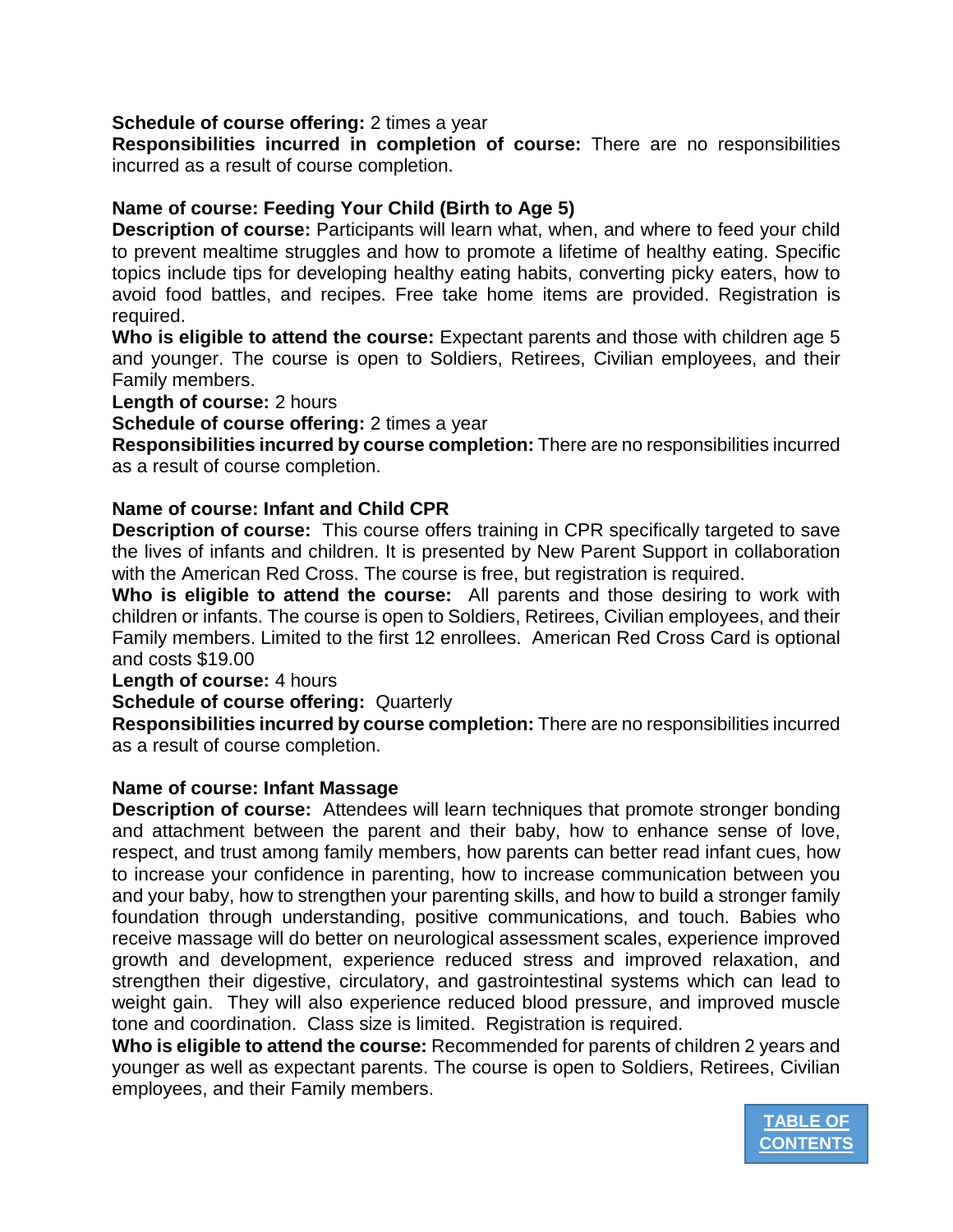**Length of course: 2** hours

**Schedule of course offering:** Quarterly

**Responsibilities incurred by course completion:** There are no responsibilities incurred as a result of course completion.

## **Name of course: Baby Sign Language**

**Description of course:** Attendees will be taught how to communicate with their child and avoid frustrations associated with language development.

**Who is eligible to attend the course:** All Soldiers, Retirees, Civilian employees and their Family members

**Length of course:** 2 hours

**Schedule of course offering:** 2 times a year

**Responsibilities incurred by course completion:** There are no responsibilities incurred as a result of course completion.

## **Name of course: Car Seat Safety**

**Description of course:** The New Parent Support Program (NPSP), along with a Certified Child Passenger Safety Technician (CPST), will conduct a Car Seat Safety Class. This is to provide parents with car seat safety information, address regulations regarding weight/height restrictions and age limits on car seats. CPST will also instruct on how to properly install each car seat for maximum safety.

**Who is eligible to attend the course:** Expectant parents and those with young children are invited to attend this course. The course is open to Soldiers, Retirees, Civilian employees, and their Family members.

**Length of course:** 1 hour

**Schedule of course offering:** Quarterly

**Responsibilities incurred by course completion:** There are no responsibilities incurred as a result of course completion.

## **Name of course: Expectant Parent**

**Description of course:** Attendees will participate in a 3 part series class. The first class will cover labor and delivery. The second class will cover breastfeeding and the third class will cover newborn care. Fathers and Partners are encouraged to attend.

**Who is eligible to attend the course:** Expectant parents are invited to attend this course. The course is open to Soldiers, Retirees, Civilian employees, and their Family members. **Length of course:** 2 hours a day for 3 sessions

**Schedule of course offering:** 2 times a year

**Responsibilities incurred by course completion:** There are no responsibilities incurred as a result of course completion.

## **MENTAL AND PHYSICAL HEALTH LYSTER ARMY HEALTH CLINIC CLASSES**

<span id="page-17-0"></span>**Name of course: Cognitive Sleep Therapy Program**

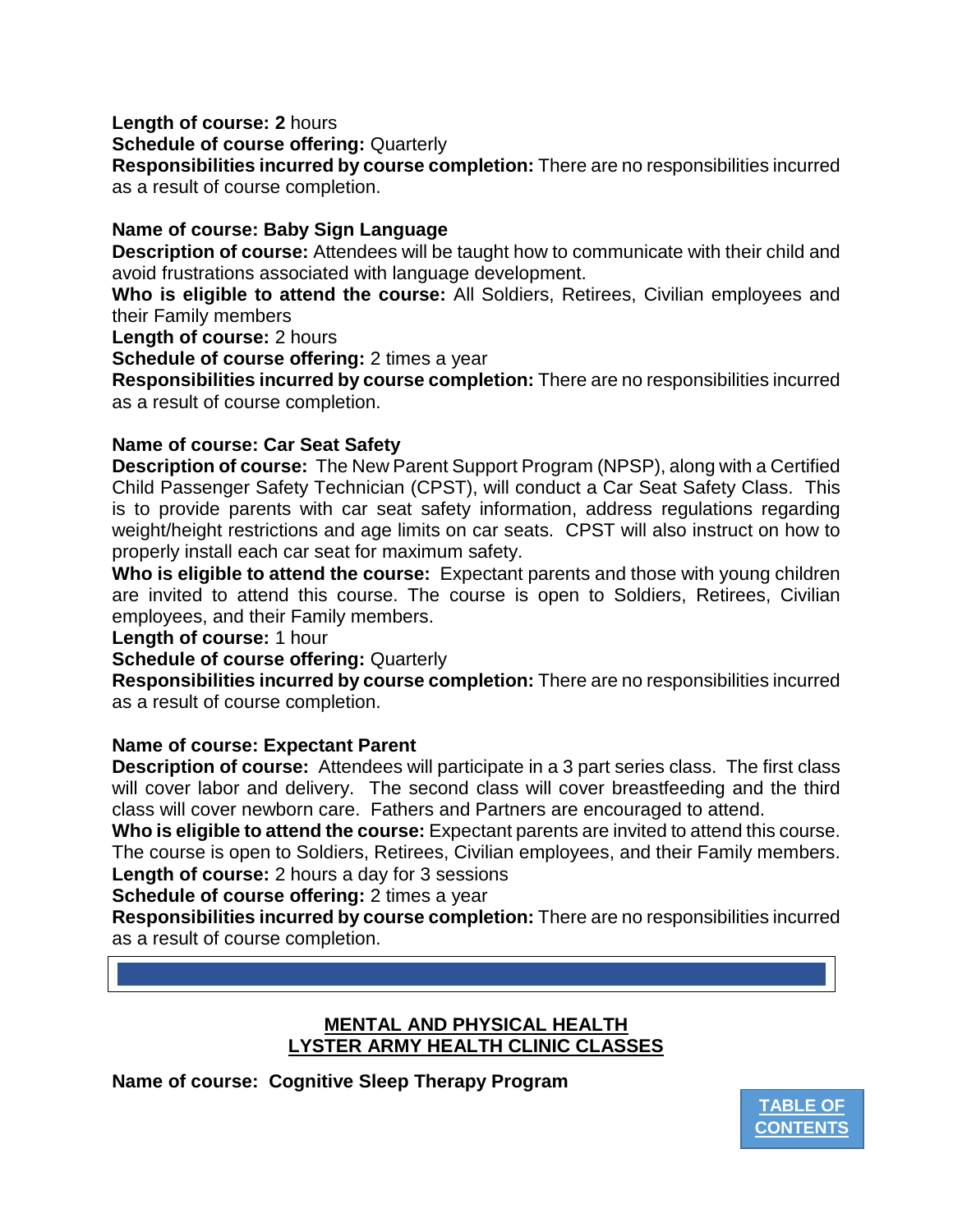**Description of course:** For those having difficulty falling, staying, initiating sleep, do not feel rested upon awakening or feel sleepy throughout the day. Three session times are offered the 1st and 4th week of the month.

**Who is eligible to attend course:** Active Duty Soldiers, Family, Civilians, and Retirees **Length of course:** 4 weeks

**Schedule of course offering:** 1st week – M, W, or F 0800-0930 4th week- M, W or F 1400-1530 (Lyster Army Health Clinic) **Contact information:** LAHC 334-255-7028

**Name of Course: ACE-SI –Ask, Care, Escort-Suicide Intervention** 

**Description of course:** This training is a once in a career course for all Junior Leaders and first line supervisors. ACE-SI focuses on early detection of the warning signs and risk factors as well as resources in order to make appropriate referrals

**Who is eligible to attend course:** Soldiers and Civilians

**Length of course:** 4 hours

**Schedule of course offering:** Each class will be at the Commons BLDG 8950 from 0800-1200, civilian clothing preferred.

**Contact information:** 334-255-7919

**Name of Course: ASIST-Applied Suicide Intervention Skills Training (ASIST)**

**Description of course:** This training is for Gatekeepers and is offered quarterly. Gatekeepers are defined as individuals who through their daily position are most likely to come in contact with a person at risk for suicide. ASIST better prepares individuals to respond to the immediate needs of a person at risk.

**Who is eligible to attend course:** Soldiers and Civilians

**Schedule of course offering:** Each class will be at the Commons BLDG 8950 from 0800-1200, civilian clothing preferred.

**Contact information:** 334-255-7919

## **Name of Course: Diabetes Basic Program**

**Description of course:** The program consists of four education classes in which you will learn to identify your individual focus areas needed to control your diabetes, to manage your glucose, to decrease complications related to abnormal glucose, and to update you on the newest diabetes care guidelines. The four lessons are taken over a 2 to 4 month period

**Who is eligible to attend course:** Active Duty, Retirees and Family members **Schedule of course offering**: Thursdays 900-1200 (Lyster Army Health Clinic) **Contact information:** 334-255-7986

## **Name of course: Healthy Heart Classes**

**Description of course:** It is one 2-hour class that focuses on goals for blood pressure and lipids and controlling fat and sodium in the diet.

**Who is eligible to attend course:** It is for patients with hypertension and/or dyslipidemia (high cholesterol/high triglycerides).

**Schedule of course offering**: Second Wednesday of each month 9:00-11:00am. **Contact information:** 334-255-7986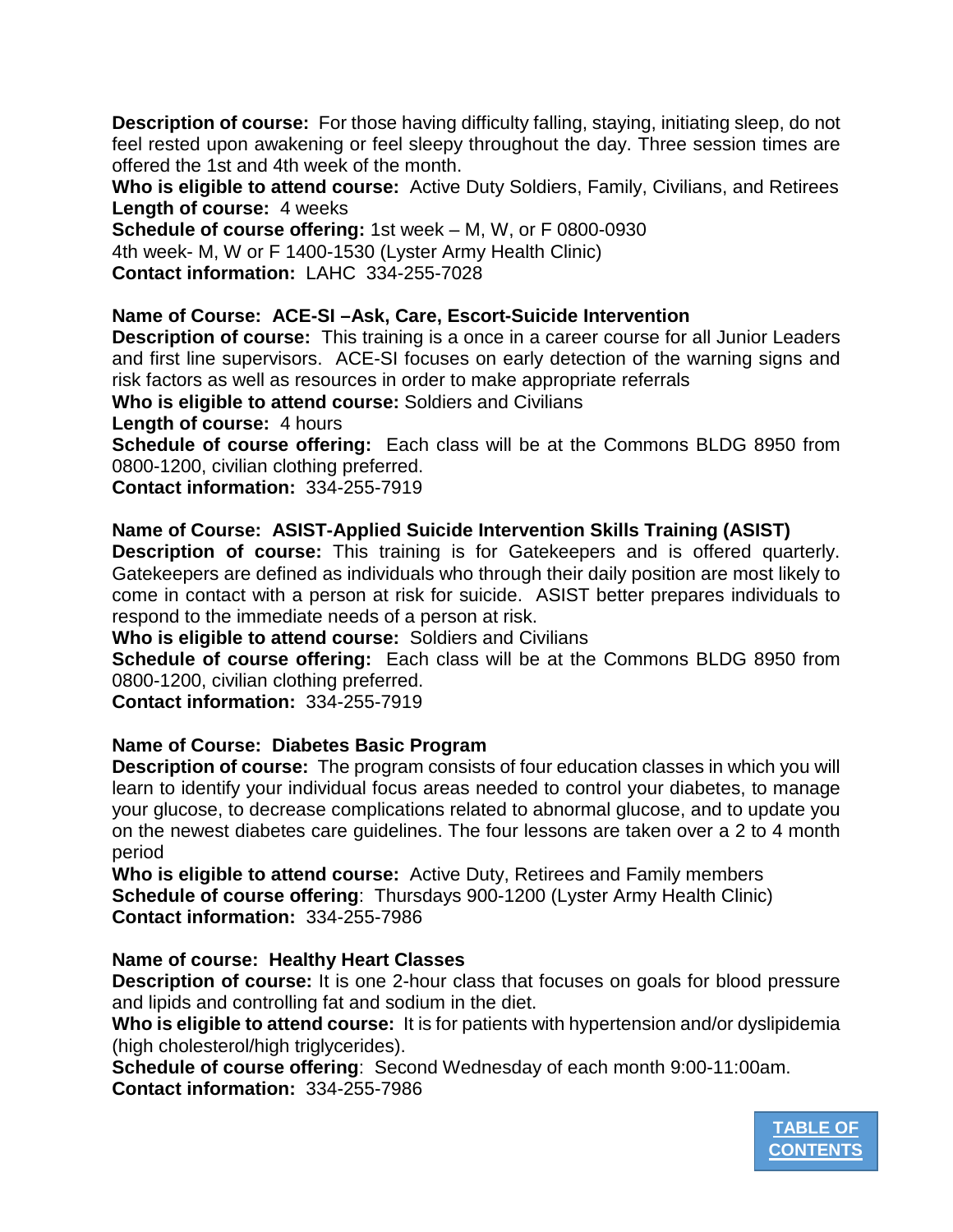## **Name of course: Mindfulness Based Stress Reduction (MBSR)**

Behavioral Health Department

**Description of course:** Designed for anyone seeking a sense of calm, and to learn to quiet the mind. MBSR is a blend of meditation, body awareness, and yoga; learning through practice and study how your body handles (and can resolve) stress neurologically. Through this MBSR course, an individual will learn skills that can increase their ability to: cope with stress, pain, and the challenges of everyday life, deal with disturbing events with grace and compassion, and be fully present and alive in this moment. Consists of four weekly sessions each month. Each class is approximately one hour.

**Who is eligible to attend the course:** Active Duty, Retirees and Family members and Civilians

**Length of course**: 8 week course **Contact information:** 334-255-7028

**Name of course: Tobacco Cessation Program**

**Who is eligible to attend course:** Active Duty, Retirees and Family members and **Civilians** 

**Schedule of course offering**: Tuesdays at 1400 **Contact information:** 334-255-7930

**Name of course: Yoga**

**Who is eligible to attend the course:** open to all (free) **Schedule of course offering:** Lyster J-100 Activity Room Mondays, Wednesdays and Thursdays at 1145

## **Name of course: Fit for Performance**

**Description of course**: This is a weight control program that consists of six sessions taken over a 6 to 12 week period. Attending one session every 1-2 weeks is recommended. Patients must attend session 1 first and session 6 last. All other sessions may be taken in any order. At least one individual visit with a Registered Dietitian is also included in this program. Private weight and body composition measurements will be obtained at each class. Measuring will begin 30 min before each class.

**Who is eligible to attend course**: Active Duty, retirees and family members

**Schedule of course offering**: Tuesdays at 0900-1100 or 1300-1500 (Lyster Army Health Clinic)

**Contact information:** 334-255-7986

**MILITARY FAMILY LIFE COUNSELOR (MFLC) COURSES (By Request)**

<span id="page-19-0"></span>**Contact Information: ACS 334-441-9369 110th AVN BDE 334-379-6429 WOCC 334-379-6453**

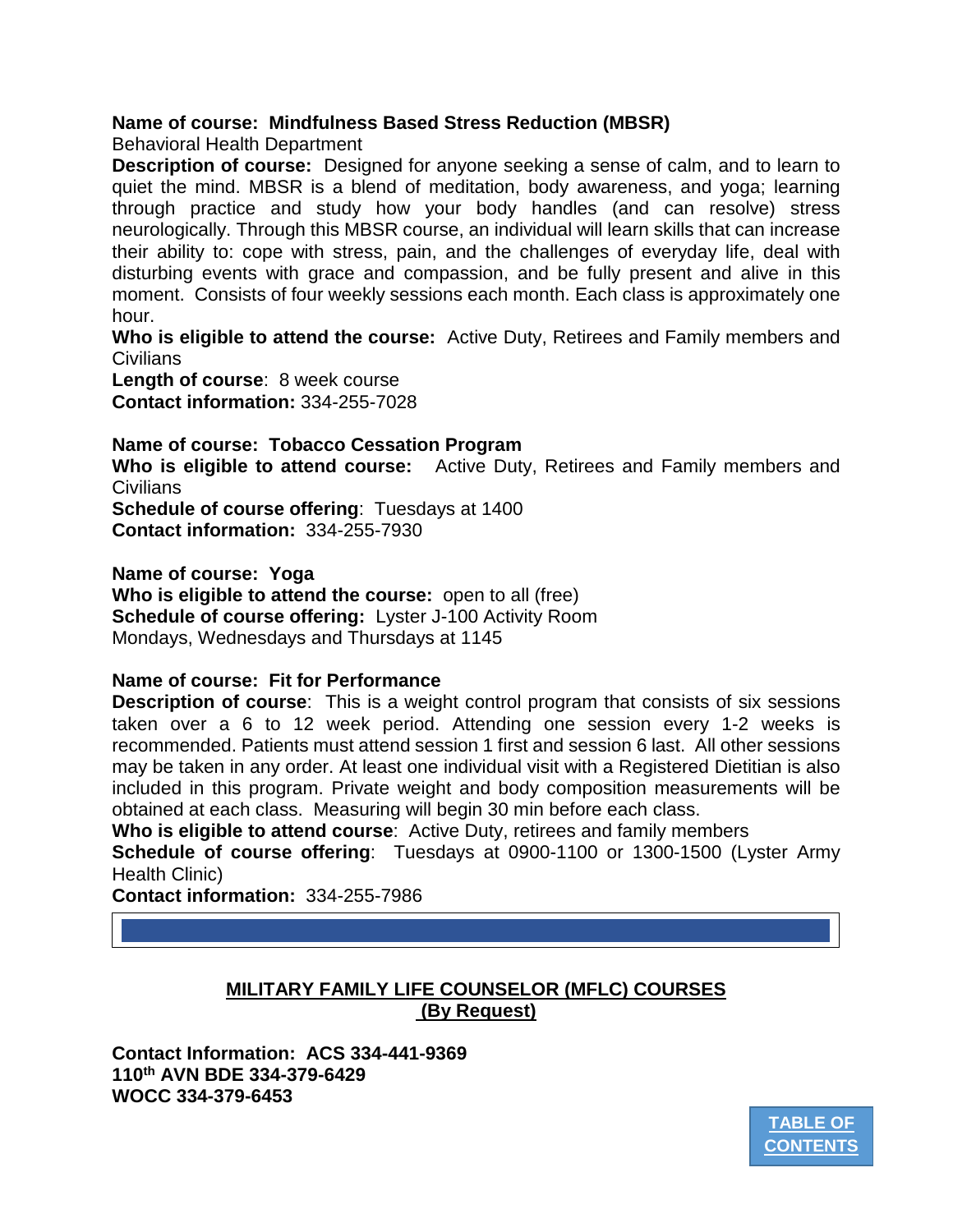#### **1st AVN BDE 334-379-6440 TAOG 334-369-8556**

#### **1. ANGER MANAGEMENT Audience – Adults**

A Guide for Helping Children Manage Anger C0098 Anger Management A0083 Anger Management from Combat to Home AM0002 Anger Management for Teens AM0003 Controlling Anger AM0209 Post-Combat Risk-Taking Behaviors ML0134 Audience – Children/Teens Anger Management for Teens AM0003

#### **2. CHILDREN/TEENS: Activities-Based Presentations Audience – Children/Teens**

Activities for Children's Reunion ages 6- 12 C0097 All Feelings are OK C0126 Anger Management for Teens AM0003 Appropriate School Bus Behavior C0219 Bully Busting Activities (1st – 8th grade instructor's guide) C0017 Challenges of Changing Schools C0186 Communication for Teens C0014 Emotional Intelligence Activities for Children Ages 5-7 Emotional Intelligence Activities for Children Ages 8-10 Emotional Intelligence Activities for Children Ages 11-12 Emotional Intelligence Activities for Children Ages 13-18 Entering the World of Work Focus on Teens C0100 How to Handle Peer Pressure C0110 Helping Children Cope with Post-Deployment Issues P0143 Making Middle School a Positive Experience C02220 Preparing for Your Parent's Deployment RR0221

School-Aged Children with Deployed Parents C0005 Self-Esteem for Teens SI0050 Supporting Children of Divorce: Activities Based Program for Children Ages 3-5 C0081 Supporting Children of Divorce: Activities Based Program for School-Aged Children Ages 6-9 C0108 Supporting Children of Divorce: Activities Based Program for Preteen Children Ages 10 - 12 C0167 Stress Management for Teens C0120 Study Skills for Middle School C0189 Teaching Children How to Get Along: An Instructor's Guide P0185 Teaching Parents How to Support Their Children Through Divorce P0159 Teen Dating C0232 Teens and the Power of Peer Pressure C0110 Time Management and Organization for Teens SI0092 When a Sibling Deploys ML0227

## **3. COMMUNICATION Audience – Adults**

Avoiding and Putting a Stop to Gossip SI0184 Building Healthy Marriages RR0121 Challenges Faced By Dual Military Couples M0225 Communication and Assertiveness ML0089 Communication Training ML0015 Coping with Challenges While on R&R RR0150 How to Deal with the Media ML0178 How to Handle Crisis Calls RR0176 How to Talk to Parents: Effective

Parent/Caregiver Communication P0010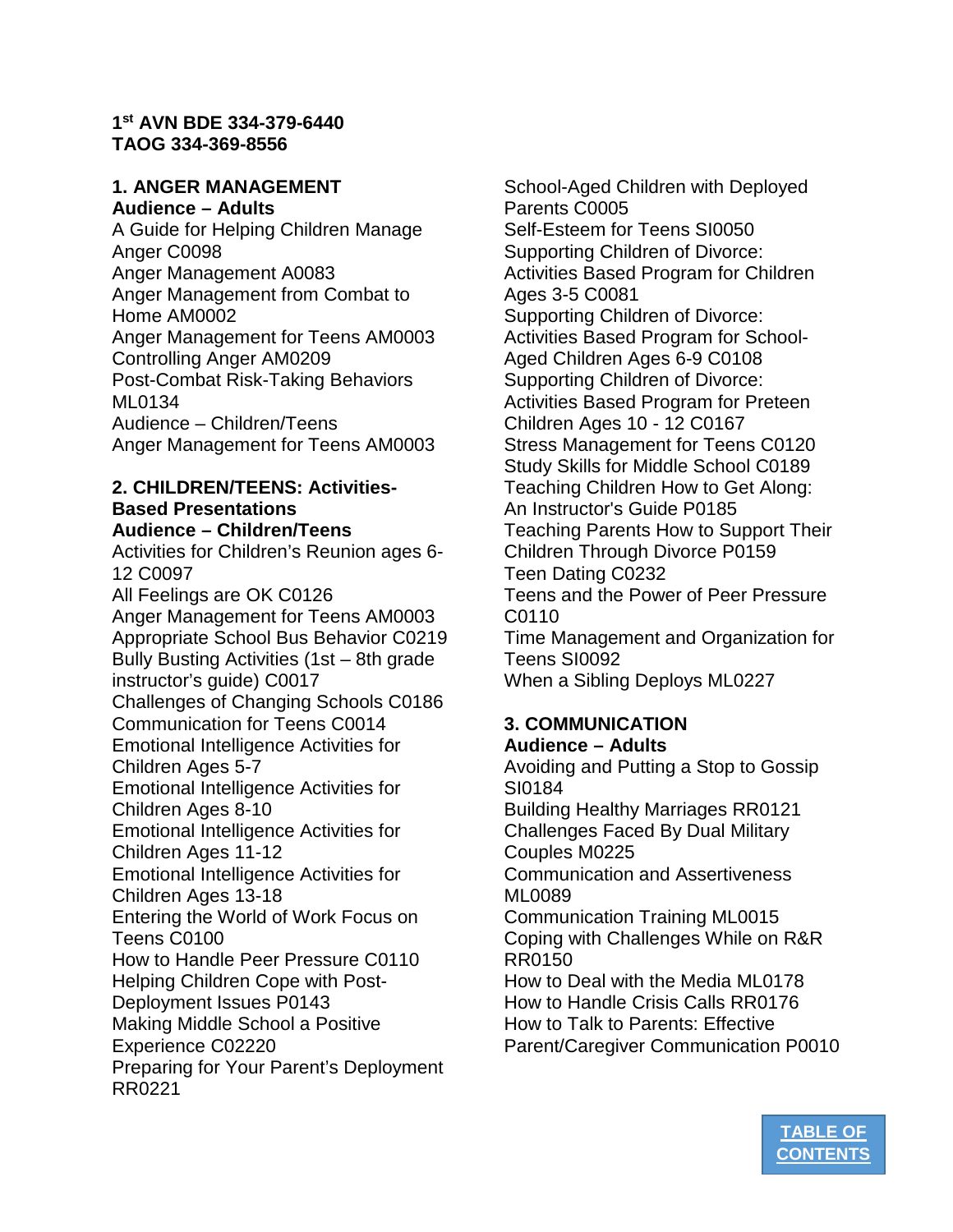Leadership Through Teamwork: The Characteristics of a Team Leader SI0132

Maintaining a Healthy Marriage during Deployment RR0125

Making Effective Decisions SI0119 Parent/Child Communication C0038 Setting Boundaries SI0161 The Three "Cs" of Communication

C0195 Tips for Public Speaking ML0087 Audience – Children/Teens Communication for Teens C0014

# **4. COMPASSION FATIGUE**

Caring for an Aging Parent P0188 Self Care to Prevent Compassion Fatigue ACS0041

# **5. CONFLICT RESOLUTION**

At Risk Service Members: A Guide for Command ML0223 Avoiding and Putting a Stop to Gossip SI0184 Building Healthy Marriages RR0121 Challenges Faced By Dual Military Couples M0225 Conflict Resolution C0040 Conflict Resolution with Children ages 4 – 12 C0018 Conflict Resolution Children ages 13-16 C0043 Conflict Resolution for Middle School Students C0193 Cultural Awareness & Sensitivity RR0153 Culture Shock: Adjusting to Cultural Change RR0151 Preventing Bullying in the Workplace SI0109 Reverse Culture Shock RR0144 The Three "Cs" of Communication C0195

**6. DEPLOYMENT**

Challenges Faced By Dual Military Couples M0225 Children & Separations Issues of Deployment C0008 Deployment Survival D0044 Issues Families Face When the Military Deploys D0028 Maintaining a Healthy Marriage During Deployment RR0125 Military Culture for Family Members ML0105 Mission Based Marriage RR0082 Pre-Deployment & the Single Service Member RR0122 Preparing for Your Parent's Deployment RR0221 Redeployment RR0089 Remaining Faithful during Deployment M0212 Supporting the Bereaved at Home & Down Range ML0224 Survive and Thrive as a SERE FT Spouse M0210 Talking to a Deployed Loved One RR0084 The Emotional Cycle of Deployment RR0218 The Stages of Deployment RR0218 The Military Spouse: Commander and Chief on the Home Front ML0203 The Welcome Home: Community Support for the Military RR0191 Traumatic Event Stress Response ML0198 When a Parent Deploys ages 2-5 C0103 When a Sibling Deploys ML0227 When Your Son or Daughter Deploys

## **7. DIVERSITY**

P0179

Cultural Awareness & Sensitivity RR0153 Culture Shock: Adjusting to Cultural Change RR0151 Diversity and Tolerance D0071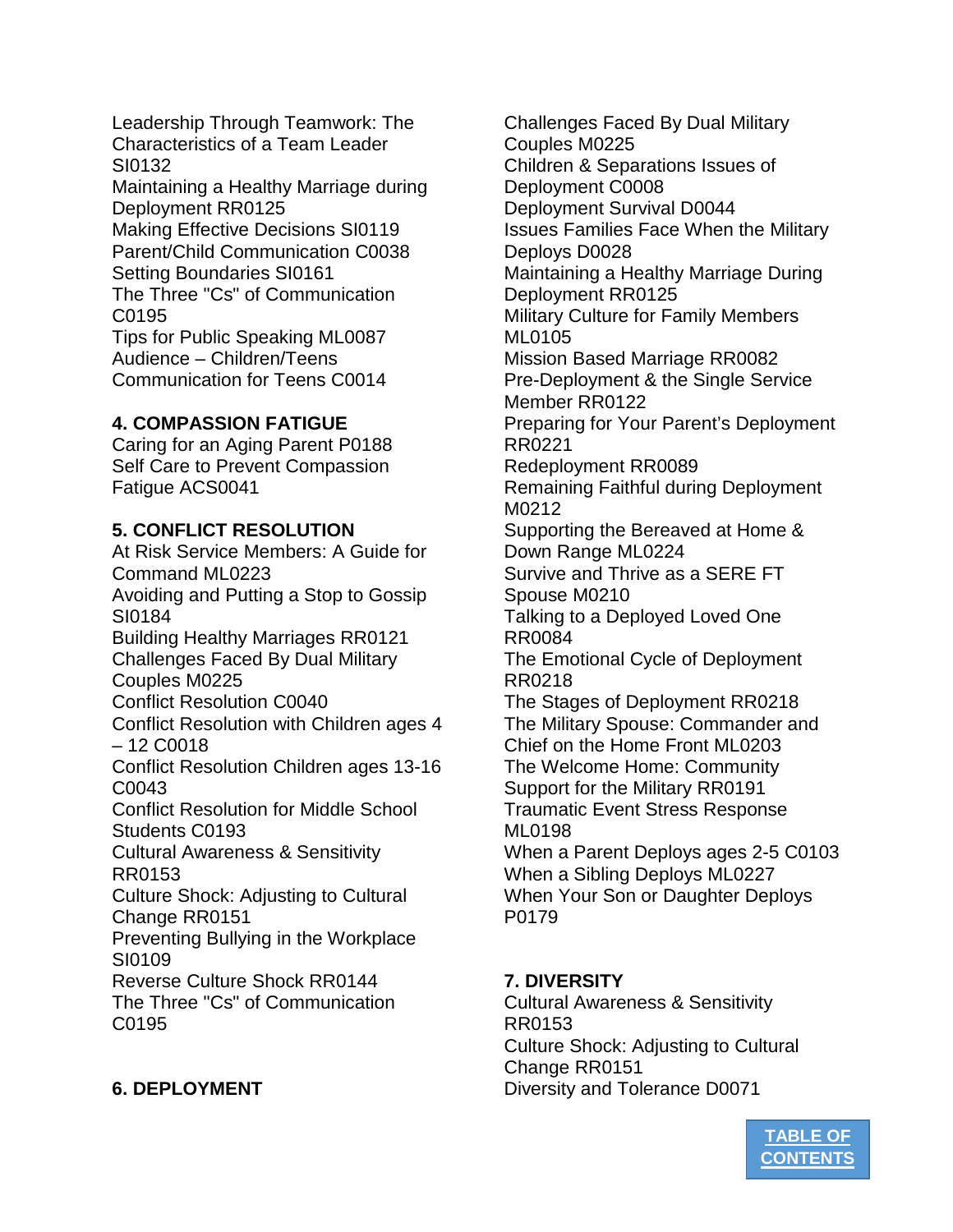Effects of Extended Daylight and Darkness ML0228 Preventing Bullying in the Workplace SI0108

## **8. DIVORCE**

Facing the Challenges of Divorce RR0118 Issues with Child Visitation P0176 Parenting Skills for the Single Service Member P0131 Recovering From Divorce RR0093

# **9. GRIEF**

## **Audience – Adults**

Coping with Holiday Grief RR094 Grief & Loss G0032 How Children Grieve C0101 Supporting the Bereaved at Home & Down Range ML0224 Survivor's Guilt ML0202 Understanding Grief: Education for Caregivers ML0088

## **10. MARITAL/COUPLES**

Building Healthy Marriages RR0121 Caring for an Aging Parent P0188 Challenges Faced By Dual Military Couples M0225 Creating a Healthy Marriage RR0034 Emotional Spending RR0139 Healthy Relationships Skills for Singles M0192 Maintaining a Healthy Marriage During Deployment RR0125 Making Marriage Work after Deployment RR0035 Matri-Money RR0138 Mission Based Marriage RR082 Principles for Healthy Relationships & Marriages RR0142 Re-Igniting the Passion After Deployment RR0148 Remaining Faithful During Deployment M0212

Return and Reunion Workshop for Spouses RR0114 Survive and Thrive as a SERE FT Spouse M0210 The Military Spouse: Commander and Chief on the Home Front ML0203 The Sandwich Generation ML0152 The Three "Cs" of Communication C0195

#### **11. PARENTING: Guides for Parents, Teachers, Caregivers Audience – Adults**

A Guide for Helping Children Manage Anger C0098 Appropriate School Bus Behavior C0219 Building Resiliency in Children: A Parent's Guide C0217 Building Your Child's Self Esteem P0208 Bullying: A Guide for Parents and Caregivers C0007 Caring for an Aging Parent P0188 Challenges of Changing Schools C0186 Challenges Faced By Dual Military Couples M0225 Children and Moving C0204 Children and Separation Issues of Deployment C0008 Conflict Resolution with Children ages 4 – 12 C0018 Conflict Resolution with Children ages 13-16 C0043 Conflict Resolution for Middle School Students C0193 Cyber-Bullying C0165 Developmental Stages for Children Birth to Two Years Old P0021 Developmental Stages for Children Two to Five Years Old C0102 Developmental Stages 6 – 9 C0123 Developmental Stages 10 – 12 C0124 Responding to Toddlers Who Bite & Hit P0133 Effective Discipline for Young Children ages 2-5 P0039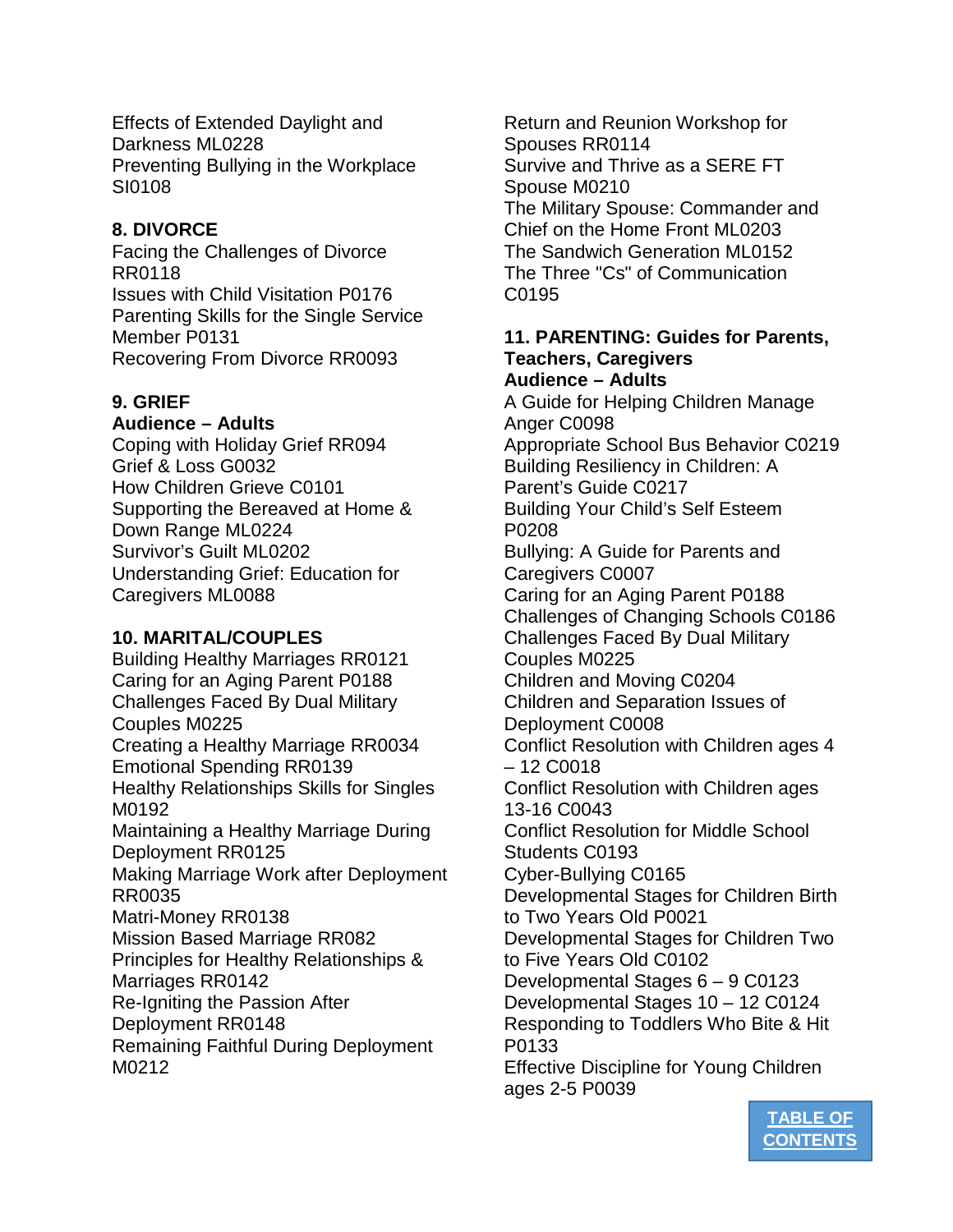Effective Discipline for School Age Children ages 6-9 P0020 Effective Discipline for Pre-Teens ages 10-12 P0022 Effective Discipline for Teens ages 13- 17 P0023 Electronics and Your Children P0201 Emotional Intelligence Activities for Children Ages 5-7 Emotional Intelligence Activities for Children Ages 8-10 Emotional Intelligence Activities for Children Ages 11-12 Emotional Intelligence Activities for Children Ages 13-18 Enhancing Resiliency in Children C0091 Fatherhood P0163 From Couplehood to Parenthood M0170 Helping Children Cope with Post-Deployment Issues P0143 Helping the Service Member Reconnect with their Child RR0173 How Children Grieve C0101 How to Talk to Parents: Effective Parent/Caregiver Communication P0010 Introducing a New Baby P0196 Issues with Child Visitation P0176 Making Middle School a Positive Experience C02220 Parent/Child Communication C0038 Parenting Skills for the Single Service Member P0131 Parenting Teens P0027 Potty Training C0200 Power Struggles C0127 Preparing Your Child for Kindergarten P0215 Preparing Your Child for Middle School P0213 Preparing for Your Parent's Deployment RR0221 Reconnecting Your Child with Your Service Member RR0173 Sibling/Parent Relationships: Building Healthy Relationships C0111 Supporting Children of Divorce:

Activities Based Program for Children Ages 3-5 C0081 Supporting Children of Divorce: Activities Based Program for School-Aged Children Ages 6-9 C0108 Supporting Children of Divorce: Activities Based Program for Preteen Children Ages 10 - 12 C0167 Step Parenting C0104 Talking to Children about War Injuries: A Guide for Parents and Caregivers C0229 Teaching Children How to Get Along: An Instructor's Guide P0185 Teaching Children Responsibility C0233 Teaching Parents How to Support Their Children Through Divorce P0159 Teens and the Power of Peer Pressure C0110 The Importance of Family Time P0240 The Sandwich Generation ML0152 Time Management and Organization for Teens SI0092 Tips for Teachers: Working with Children during Deployment C0112 Transitioning Children Between Activities P0190 Traumatic Event Stress Response and Children ML0199 Understanding Grief: Education for Caregivers ML0088 When a Parent Deploys ages 2-5 C0103 When a Sibling Deploys ML0227 When Your Son or Daughter Deploys P0179

## **12. PUBLIC SPEAKING**

Practical Tips for Public Speaking SI0187 Tips for Public Speaking ML0087

#### **13. RETURN/REUNION**

At Risk Service Members: A Guide for Command ML0223 Challenges of Reunion and Reintegration RR0141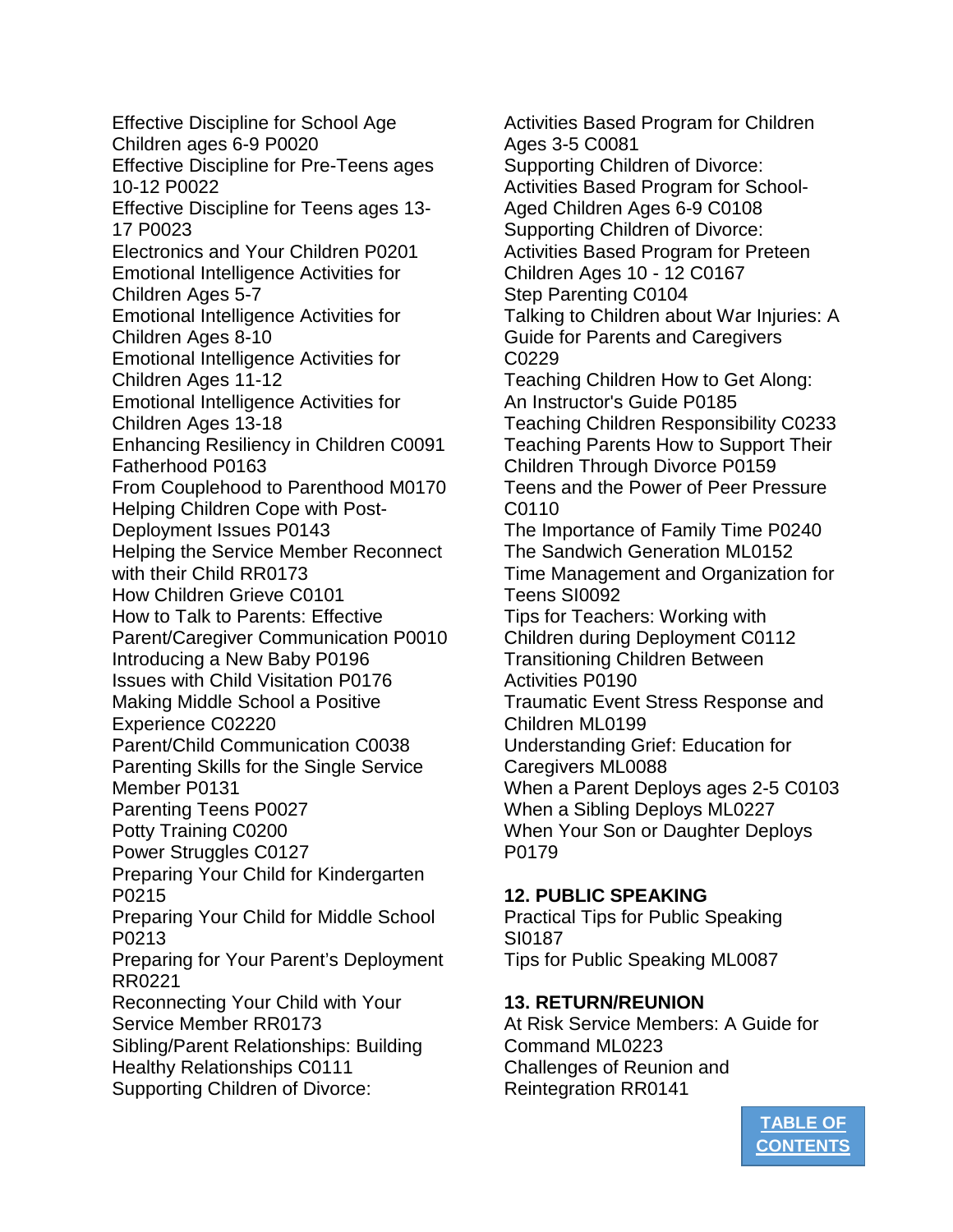Coping with Challenges While on R&R RR0150 Coping with the Challenges of Transitioning Home RR0115 Coping With Separation and Retirement ML0222 Family Reunion RR0031 From Combat to Home ML0162 Helping Children Cope with Post-Deployment Issues P0143 Helping the Service Member Reconnect with their Child RR0173 Homecoming & Reunion RR0029 Making Marriage Work after Deployment RR0035 Military Culture for Family Members ML0105 Mission Based Marriage RR0082 Post-Combat Risk-Taking Behaviors ML0134 Reconnecting Your Child with Your Service Member RR0173 Re-Igniting the Passion After Deployment RR0148 Reintegration RR0048 Reintegration Challenges for a Single Soldier RR0117 Return and Reunion Workshop for Spouses RR0114 Reunion Briefing RR0025 Reunion: It's a Process, *not* an Event RR0181 Supporting the Bereaved at Home & Down Range ML0224 Survivor's Guilt ML0202 Talking to Children about War Injuries: A Guide for Parents and Caregivers C0229 The Emotional Cycle of Deployment RR0218 The Welcome Home: Community Support for the Military RR0191 Traumatic Event Stress Response ML0198 Welcome Home! Reconnecting with your Child RR0116

# **14. SELF IMPROVEMENT**

Avoiding and Putting a Stop to Gossip SI0184 Building Resiliency ML0216 Coping with Job Uncertainty SI0171 Coping With Separation and Retirement ML0222 Effects of Extended Daylight and Darkness ML0228 Goal Setting for Life SI0169 Healthy Living SI0135 Healthy Relationship Skills for Singles M0192 How to Get a Good Night's Sleep SI0160 Overcoming Test Anxiety SI0157 Using Leisure Time Well RR0149 Self-Care for the Helping Professional SI0137 Self-Esteem: A Major Building Block of Confidence SI0049 Setting Boundaries SI0161 Staying Positive & Motivated SI0194 Staying Positive in Negative Situations SI0214 Study Skills for Middle School C0189 The New You: Transitioning to Civilian Life ML0166 Audience – Children/Teens Self-Esteem for Teens SI0050 **15. STRESS MANAGEMENT Audience – Adults** At Risk Service Members: A Guide for Command ML0223 Building Resiliency ML0216 Combat-Related Stress Reactions S0009 Coping Strategies for the Uncertainty of Life ML0013

Coping with Job Uncertainty SI0171 Coping With Separation and Retirement ML0222 Coping with Transitions SM0158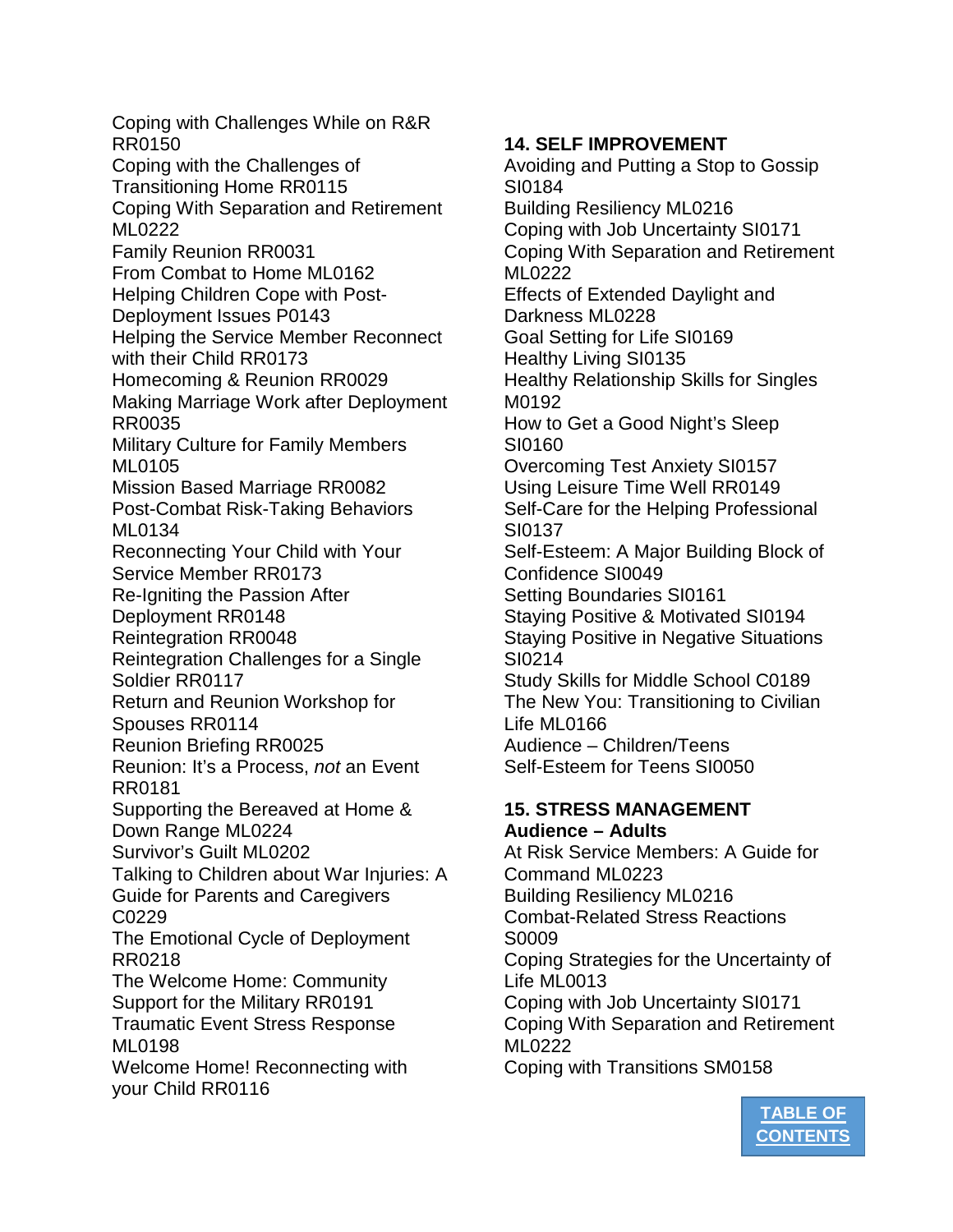Effects of Extended Daylight and Darkness ML0228 How to Cope with the Winter Blues ML0090 Overcoming Test Anxiety SI0157 Life in Balance: Relaxation & Stress Relief S0001 Post-Combat Risk-Taking Behaviors ML0134 Relaxation Techniques RR0033 Reverse Culture Shock RR0144 Self-Care for the Helping Professional SI0137 Self Care to Prevent Compassion Fatigue ACS0041 Setting Boundaries SI0161 Staying Positive & Motivated SI0194 Staying Positive in Negative Situations SI0214 Stress Management S0054 Stress during the Holidays S0086 Survive and Thrive as a SERE FT Spouse M0210 Survivor's Guilt ML0202 The Military Spouse: Commander and Chief on the Home Front ML0203 The Sandwich Generation ML0152 Traumatic Event Stress Response ML0198 Audience – Children/Teens Challenges of Changing Schools C0186 Stress Management for Teens C0120 When a Sibling Deploys ML0227 **16. TEACHER TOOLS**

Appropriate School Bus Behavior C0219 Building Partnerships with Parents: Building Resiliency in Children: A Parent's Guide C0217 Building Partnerships with Parents – A How-to Guide for Successful School-Home Communication P0197 Challenges of Changing Schools C0186 Children and Moving C0204 Conflict Resolution for Children ages 4 – 12 C0018

Conflict Resolution for Children ages 13- 16 C0043 Conflict Resolution for Middle School Students C0193 Developmental Stages for Children Birth to Two Years Old P0021 Developmental Stages for Children Two to Five Years Old C0102 Developmental Stages 6 – 9 C0123 Developmental Stages 10 – 12 C0124 Responding to Toddlers Who Bite & Hit P0133 Effective Discipline for Young Children ages 2-5 P0039 Effective Discipline for Young Children ages 6-9 P0020 Effective Discipline for Young Children ages 10-12 P0022 Effective Discipline for Teens ages 13- 17 P0023 Electronics and Your Children P0201 Helping the Service Member Reconnect with their Child RR0173 Making Middle School a Positive Experience C02220 Potty Training C0200 Power Struggles C0127 Supporting Children of Divorce: Activities Based Program for Children Ages 3-5 C0081 Supporting Children of Divorce: Activities Based Program for School-Aged Children Ages 6-9 C0108 Supporting Children of Divorce: Activities Based Program for Preteen Children Ages 10 - 12 C0167 Study Skills for Middle School C0189 Talking to Children about War Injuries: A Guide for Parents and Caregivers C0229 Teaching Children How to Get Along: An Instructor's Guide P0185 Teaching Parents How to Support Their Children Through Divorce P0159 Talking to Parents: Effective Parent/Caregiver Communication P0010